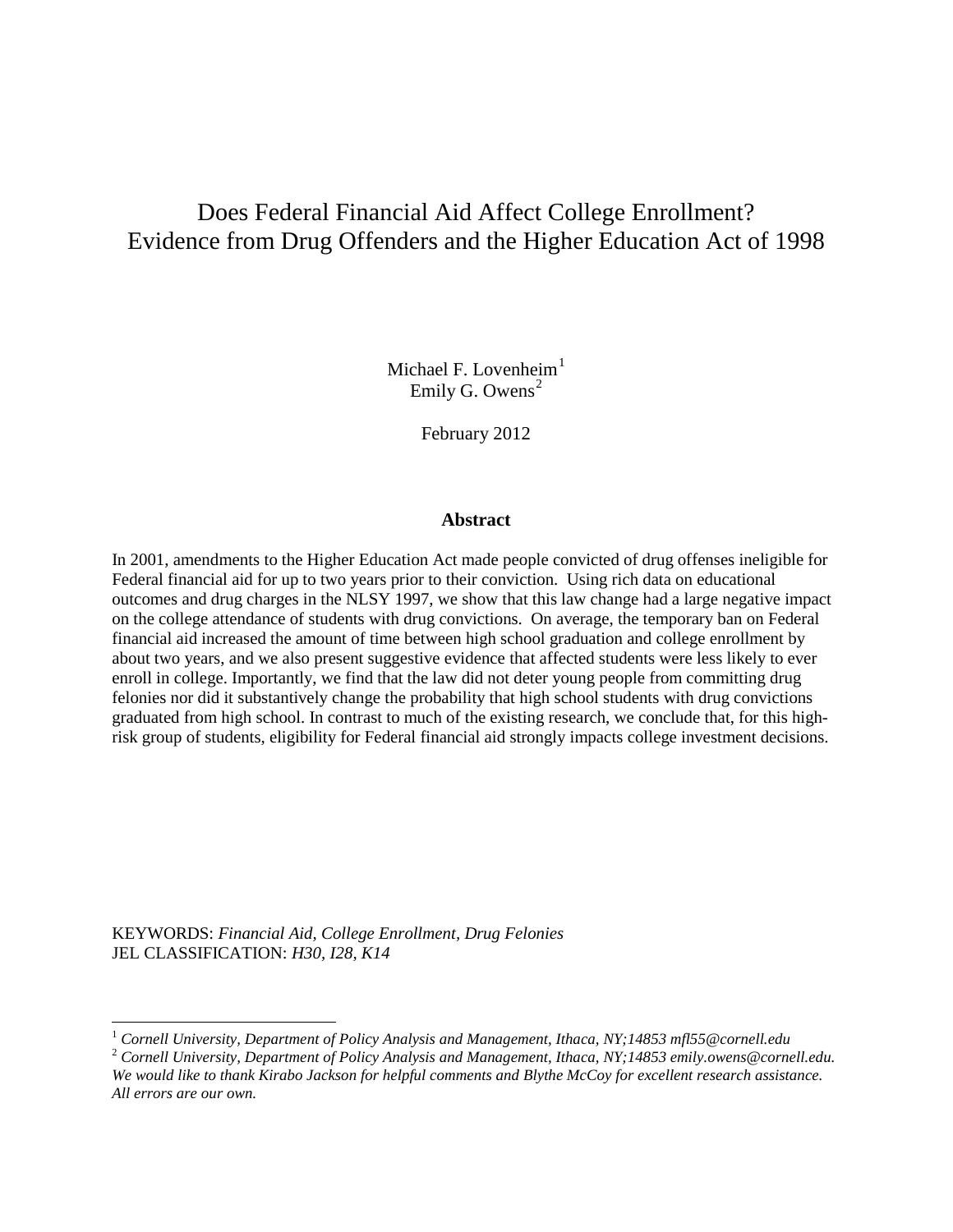# **1. Introduction**

Changes in the United States economy over the past several decades have led to historically high returns to obtaining a college degree (e.g., Autor, Katz and Kearney 2008). At the same time, because the cost of obtaining a college degree is high and growing, liquidity constrained students may under-invest in higher education. This concern is particularly salient for fragile populations, such as low-income families and students whose parents do not have a college education. In order to support lower-income students' ability to afford college, the Federal government provides financial assistance to these students, typically in the form of Pell Grants and Stafford Loans. Federal aid is quite generous – in the 2009-2010 school year alone, the U.S. government gave out over \$42 billion in grant aid and over \$100 billion in loan aid to college students (College Board 2011). A question of central concern is how this aid impacts the likelihood that high school graduates, in particular those with disadvantaged backgrounds, enroll in and graduate from college.

Although identifying how financial aid affects college investment decisions is important, due to the high cost of college and the large amount of money spent on student aid, obtaining credible estimates of the impact of Federal financial aid on college-going has proved difficult. Early surveys of college students suggested a positive relationship between student aid and college enrollment (Leslie and Brinkman 1988). However, quasi-experimental research on the introduction of the Pell Grant system in 1973 finds little effect of Federal financial aid on college enrollment (Hansen, [1](#page-1-0)983; Kane 1994).<sup>1</sup> Faced with these disparate results, education

<span id="page-1-0"></span> $<sup>1</sup>$  A noted exception to this characterization of the literature is Seftor and Turner (2002), who show that the</sup> introduction of the Pell Grant had a sizable impact on college enrollment among "non-traditional" students, who begin college in their early 20s and 30s.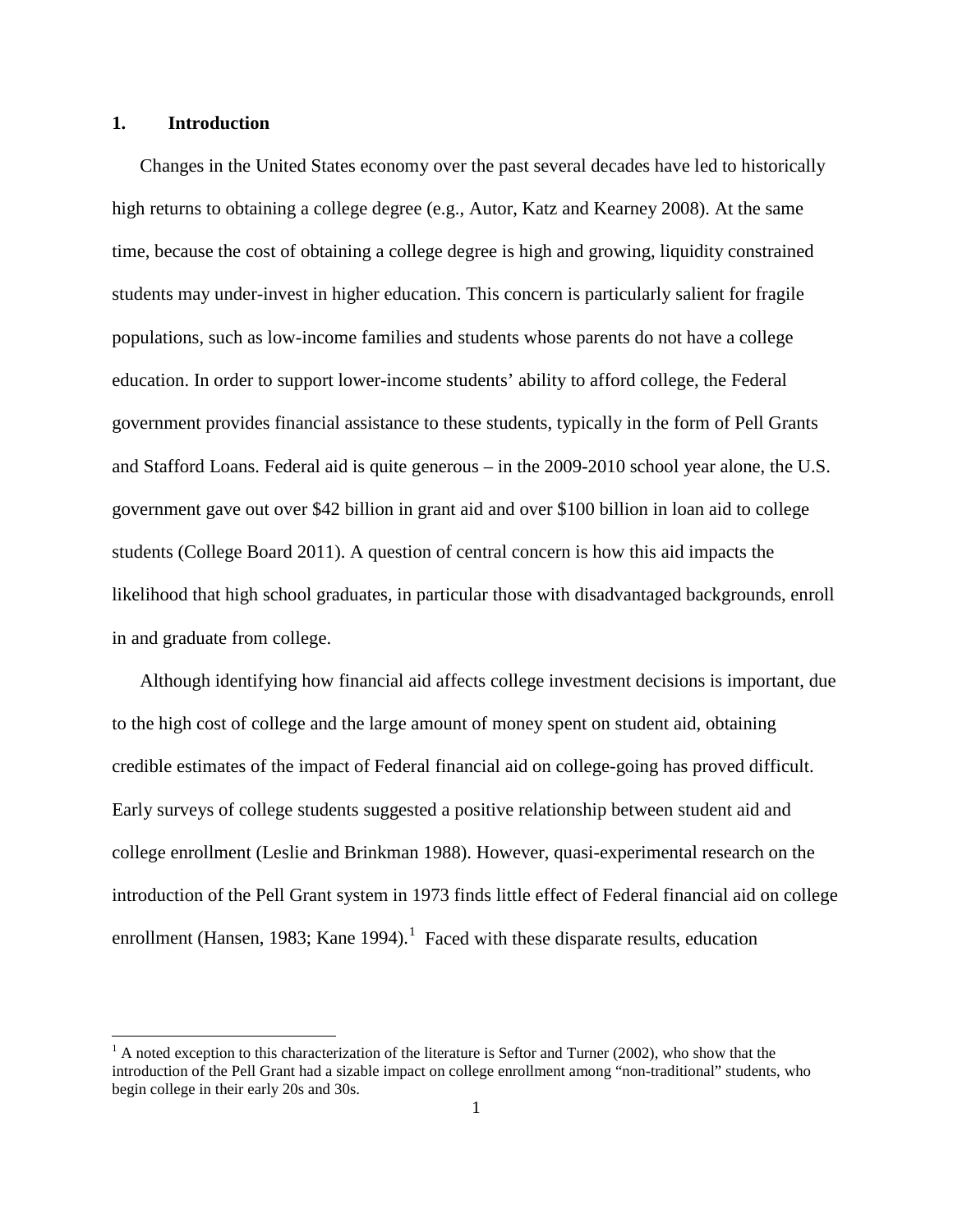researchers reviewing the literature typically conclude that the topic "deserves further study" (Heller 1997).

The lack of strong evidence that Federal financial aid affects college enrollment is in some ways surprising. Studies that examine state merit aid, or other student aid that does not operate through the typical Federal formula, tend to find large impacts of financial aid. Dynarski (2003) examined the 1982 revocation of SSI benefits for college-age children with deceased parents. Using a difference-in-difference methodology, she finds that each \$1000 in SSI aid increased college enrollment by 3.6 percentage points. Dynarski (2000) studies the introduction of the Georgia HOPE scholarship, which was introduced in 1993 and provides free in-state tuition to all Georgia high school graduates with above a 3.0 grade point average. She shows that the introduction of this program led to an increase in college attendance of between 7 and 8 percentage points. Scott-Clayton (2011) examines a similar program in West Virginia. Using discontinuities around the GPA cutoff, she estimates that the provision of free tuition significantly increases postsecondary attainment. Dynarski (2008) also shows evidence that state merit aid programs increase collegiate attainment.

Of the many plausible explanations for why the Pell and Stafford programs seem to be less effective than other source of aid, two have gained significant attention. The first explanation is institutional. In order to receive a Pell grant or Stafford loan, students must fill out the Free Application for Federal Student Aid, or FAFSA. The 2010-2011 FAFSA consists of over 130 questions about assets and income, similar to the IRS 1040 form. Experimental studies have found that the effort required to fill out the FAFSA constitutes a substantial barrier to college

2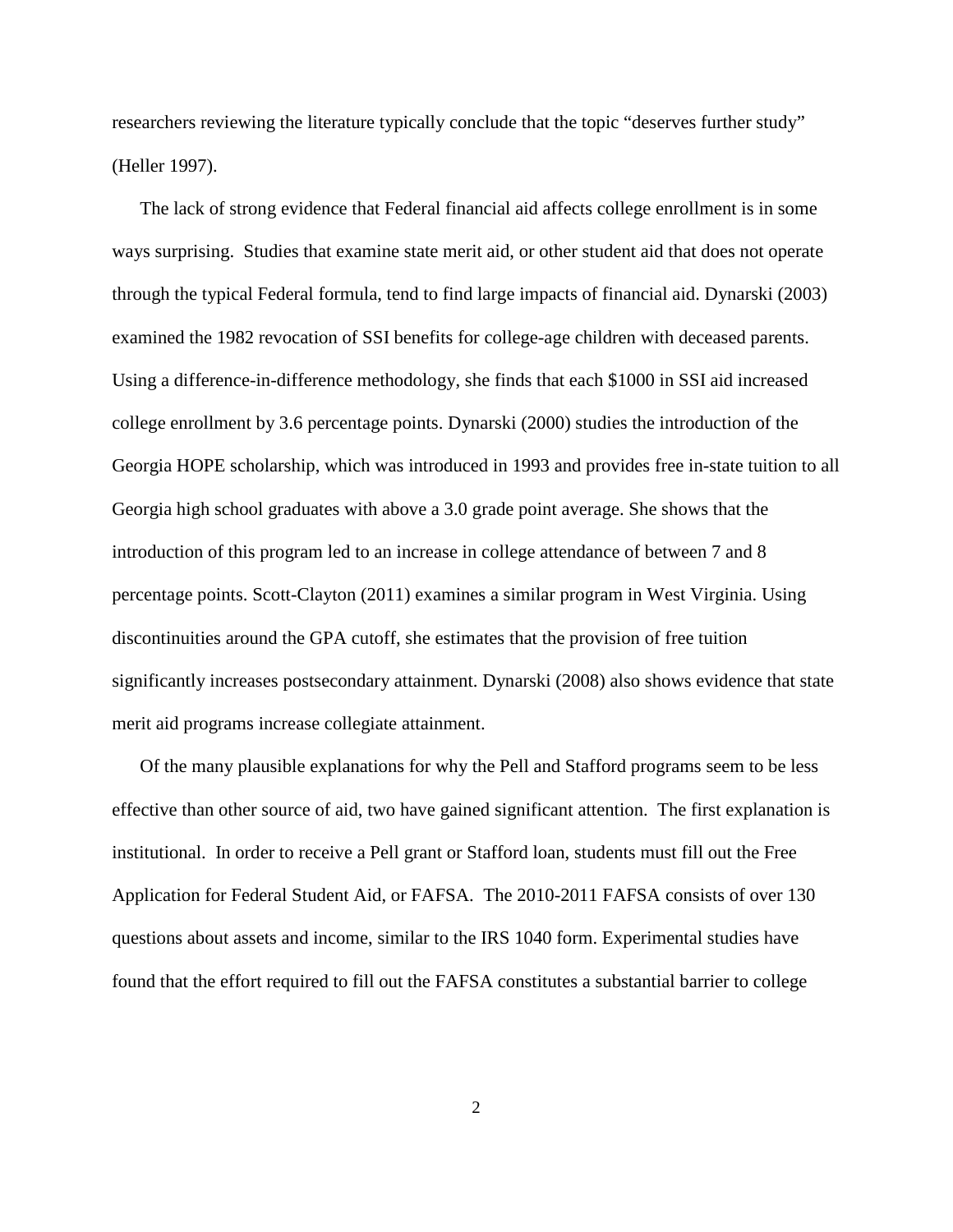enrollment (Bettinger et al. [2](#page-3-0)009).<sup>2</sup> Perversely, this barrier seems to disproportionately affect the most disadvantaged students, who are the primary targets of the programs (Dynarski and Scott-Clayton 2007).

The second explanation is methodological. By construction, cross-sectional variation in Federal student aid is correlated with differences across students in family finances. The amount of aid available to any particular student is therefore almost certainly correlated with unobserved factors that also affect the likelihood of investing in college. The 1973 introduction of the Pell Grant creates a compelling source of variation in aid eligibility, but it is not obvious that the estimates from the 1970s can be generalized to the current higher education environment.<sup>[3](#page-3-1)</sup> A lack of exogenous variation across students in aid eligibility makes it difficult to credibly identify the effect of Federal student aid for college using the current Federal financial aid system.

This paper contributes to the financial aid literature by identifying the impact of a quasiexperimental change in financial aid eligibility for a particular group of disadvantaged students. The 1998 amendments to the Higher Education Act (HEA98) specified that, beginning in 2001, any student convicted of a drug offense was ineligible for Federal financial aid for one to two years post-conviction, depending on whether it was one's first conviction. We use this change in a difference-in-difference framework, comparing college attendance among those with and without drug convictions in the years surrounding the law change, using the 1997 National Longitudinal Survey of Youth. While not without limitations, this data set allows us to observe

<span id="page-3-0"></span><sup>&</sup>lt;sup>2</sup> The private company Student Financial Aid Services.com charges \$80 to \$300 for FAFSA assistance. See http://www.fafsa.com/fafsa-services/pricing-packages.<br><sup>3</sup> The College Board estimates that, in 2011 dollars, average college tuition in a 4-year public institution was \$2,242

<span id="page-3-1"></span>in 1981 and \$10,144 at a private institution. In 2011, tuition and fees at these institutions had increased to \$8,244 and \$28,500, respectively (see http://trends.collegeboard.org/college\_pricing/report\_findings/indicator/884#f8006). Since the 1990s, the maximum Pell grant has been roughly equal to its original 1973 value relative to average tuition costs, but the number of people receiving Pell grants has increased over six fold since 1976 (http://www.finaid.org/educators/pellgrant.phtml).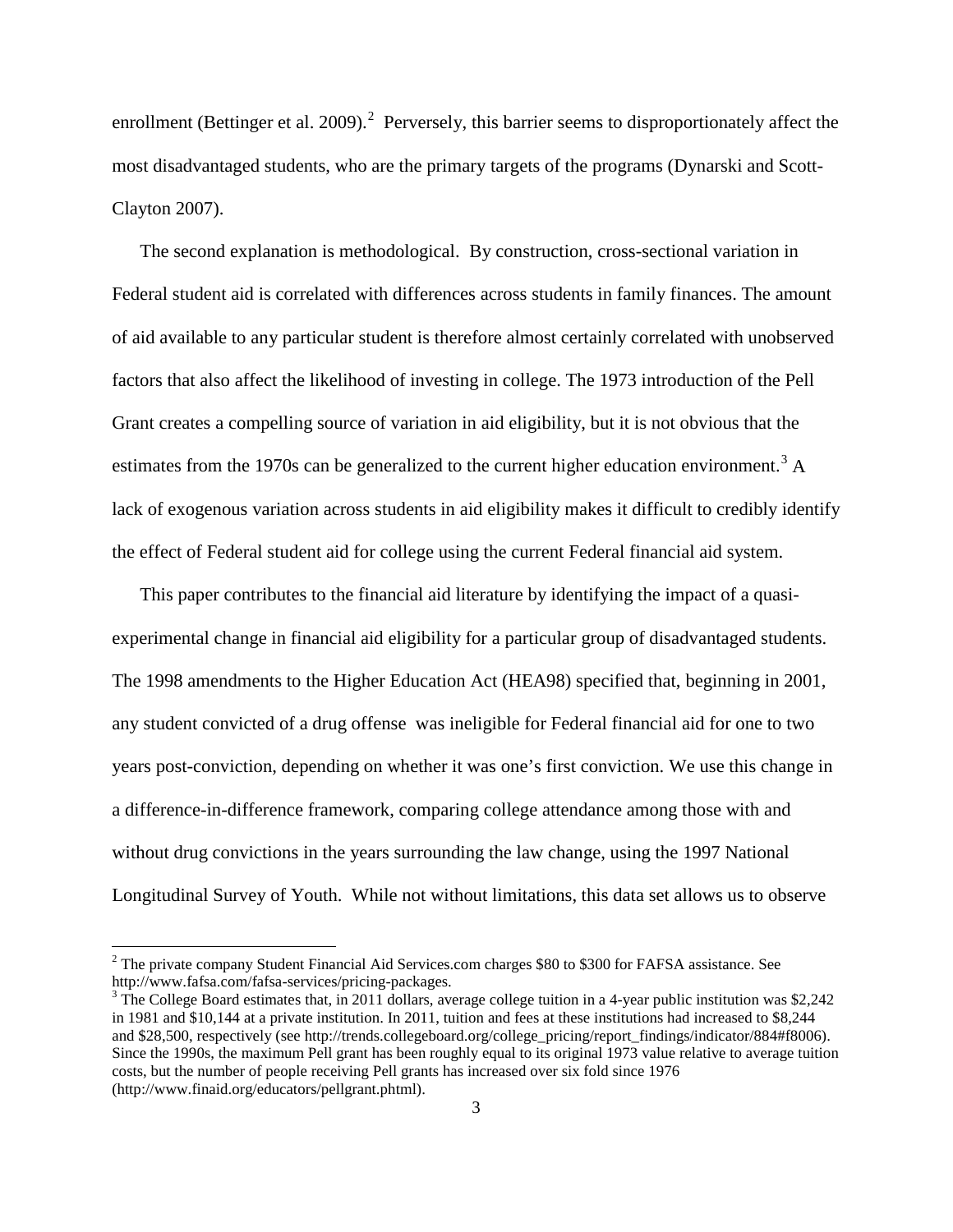detailed criminal history information as well as data on student characteristics, cognitive ability, and postsecondary investment. The rich individual level data, along with our quasi-experimental identification strategy, allow us to produce some of the first credible evidence of the causal impact of Federal financial aid, as it currently is experienced by high school students, on investment in college.

While the population affected by HEA98 is a select sample of disadvantaged students, this group is of particular policy interest. Since the law was passed, the fraction of adults with a criminal history has grown by over 20% (Guerino et al. 2010). At the same time, Federal and state policy has continued to evolve in a way that has deliberately excluded ex-felons from many sources of employment and social support, including federal contract work, federally funded housing assistance, TANF, and food stamps (GAO 2005). To the extent that these policies make it more difficult for those with criminal records to participate in the legitimate sector, they may increase the likelihood that these people return to illegal activity. The high social cost of crime makes any policy affecting outcomes for this high-risk group of individuals worth examining (Bushway and Sweeten 2007). In addition, it is not clear *ex ante* that the response of students with drug convictions to financial aid will differ systematically from the response of disadvantaged students more generally.

In contrast to the early research on Federal aid, we find that HEA98 significantly and substantially reduced the probability that students with drug convictions attended college immediately after graduating from high school. Further tests suggest this is directly related to the law change. Specifically, we estimate that students with drug convictions took an average of 28 additional months to enroll in college post-HEA98, which is statistically indistinguishable from the two year ineligibility period specified in the law.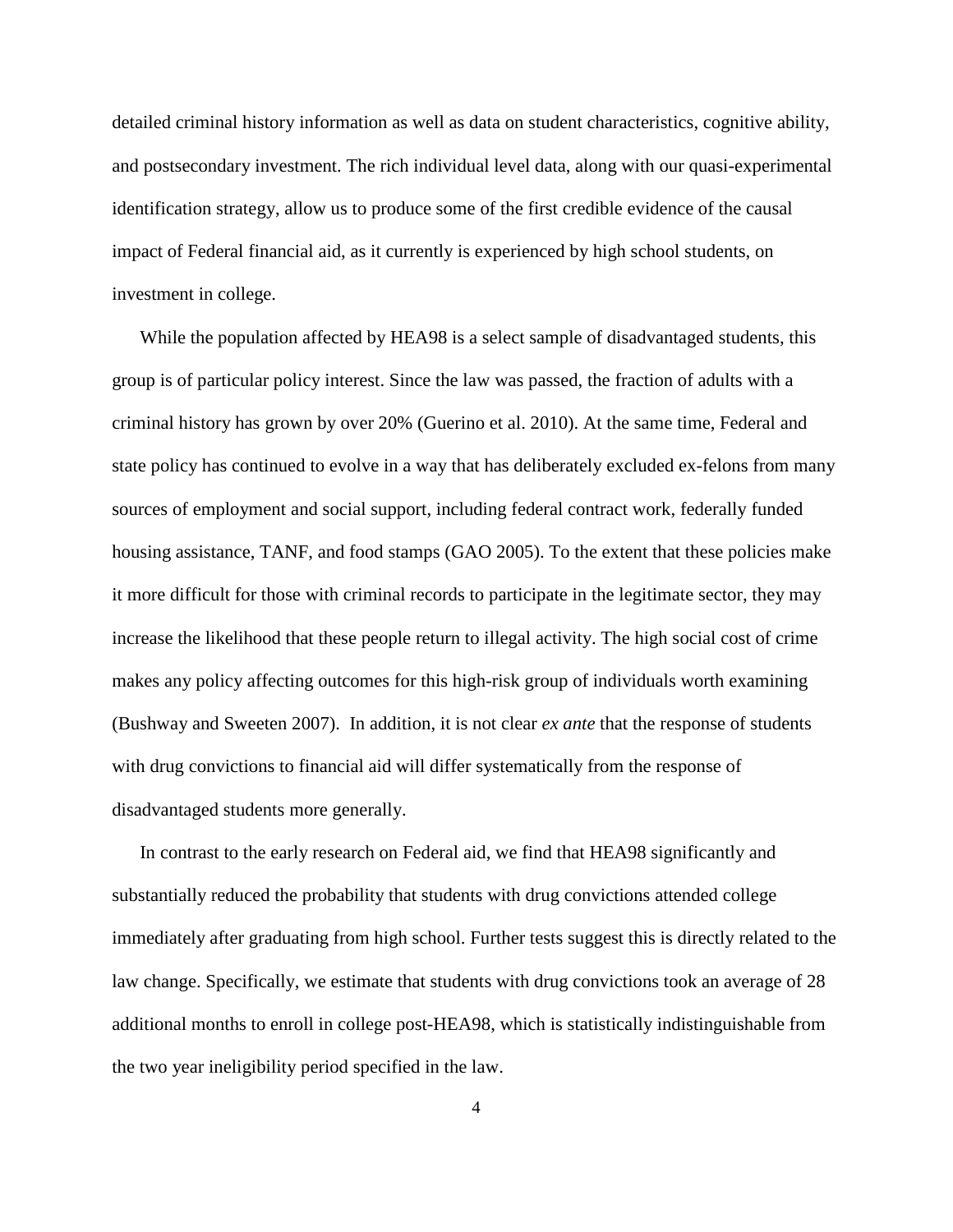The data indicate that students did not delay high school graduation in response to the eligibility change, and there is no evidence that the HEA98 deterred students from committing drug crimes. We also conduct a series of permutation tests to verify that our estimated effects are not driven by outliers. Our estimates are consistent with a small effect of the eligibility change on the probability students with drug convictions ever attend college or obtain a bachelor's degree (BA). However, these estimates are imprecise due to the small number of individuals with drug convictions who actually attend college. Overall, the largest impact of the law is on delayed entry into college: HEA98 created an involuntary "double gap year" for the most at-risk students of an at-risk group. Such delays reduce the returns to a college education, as the higher wages that accompany collegiate attainment are realized for fewer years.

The paper proceeds as follows: in the next section, we provide additional background on the HEA98 as well as long run trends in drug convictions. We then describe our data and analytic approach in section three. Section four presents results, and we conclude with a discussion in Section five.

#### **2. The Higher Education Act of 1998 and Juvenile Drug Convictions**

The main purpose of the HEA98 was to re-authorize the Higher Education Act of 1965, which was the original act that set up the current Federal financial aid system. In an apparent effort to dissuade high school students from engaging in drug-related activities, the HEA98 included a provision that restricts the Federal financial aid eligibility of students who have been convicted of drug-related offenses. The law states that:

"A student who has been convicted of any offense under any Federal or State law involving the possession or sale of a controlled substance shall not be eligible to receive any grant, loan, or work assistance under this title during the period beginning on the date of such conviction..."

5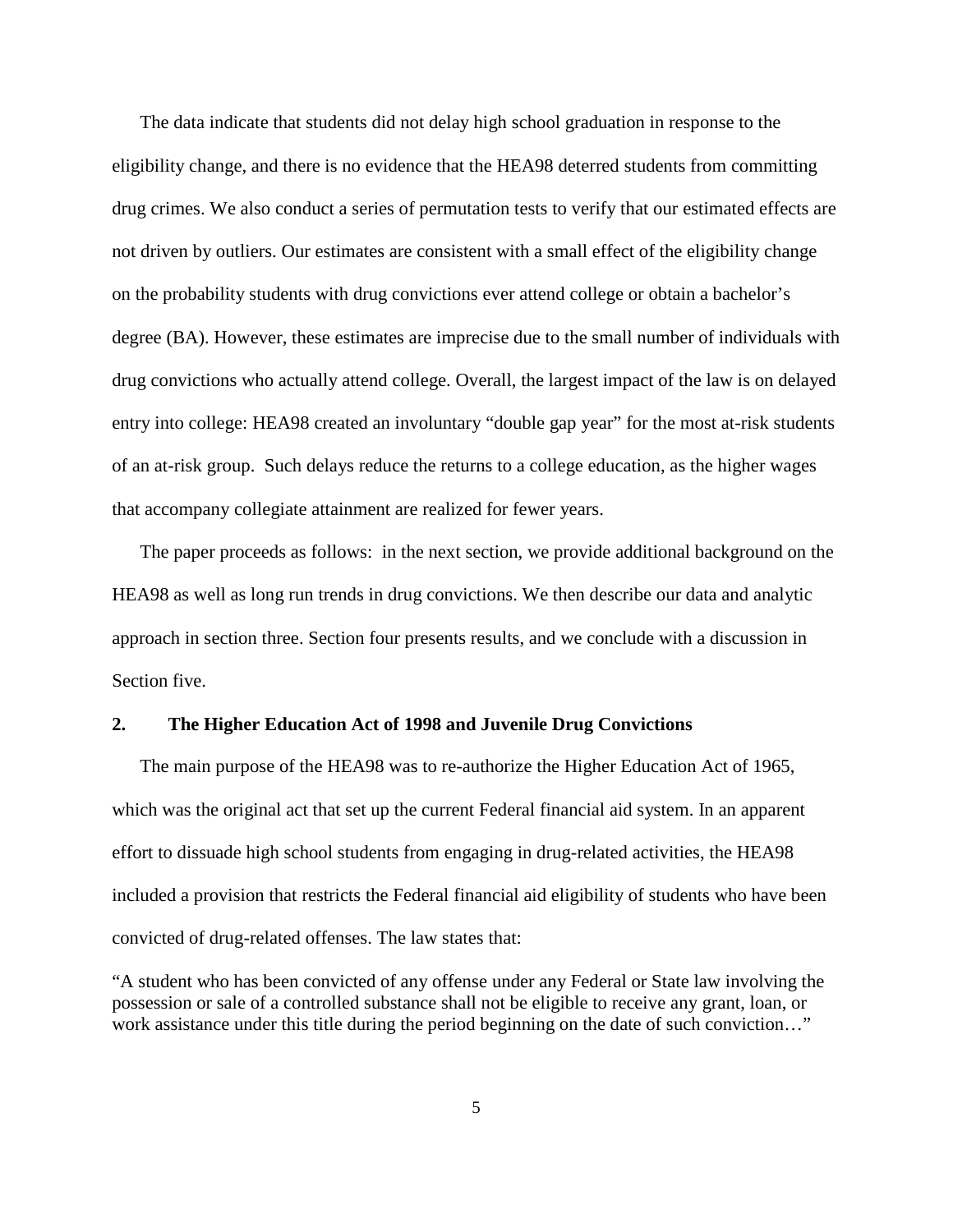The ineligibility period is one year for the first conviction, two years for the second, and an indefinite ban for a third offense. Students can regain eligibility earlier if they complete a drug rehabilitation program that includes unannounced drug tests. While passed in 1998, the provision was not enforced until 2001. Between 2001 and 2007, students were asked whether they have been convicted of possession or sale of illegal drugs in state or federal court. Failure to answer the drug conviction question makes one ineligible for financial aid  $(GAO~2005)$ .<sup>[4](#page-6-0)</sup>

The eligibility provision in the law does not distinguish between sale and possession convictions, nor does it distinguish between felony and misdemeanor convictions or State versus Federal convictions. *Any* drug offense makes one ineligible. It is important to note, however, that the Federal government in general, and in particular the Department of Education, lacks the ability to validate one's response to this question. Especially for a state-level drug conviction, it would be very difficult for the government to check whether each student does not have a drug conviction.[5](#page-6-1) While it is illegal to lie on the FAFSA, some students may do so in order to obtain aid. Using the 2003-2004 National Postsecondary Student Aid Survey (NPSAS), the GAO (2005) reports that about 41,000 students were denied aid due to a drug-related conviction, which excludes those who do not apply because of the drug conviction. While a small proportion of the population, this provision impacts a non-trivial number of students, who as we show below, are drawn disproportionately from lower socioeconomic backgrounds.

Based on a sample of felony defendants convicted in state courts in 2000, roughly 35% of all felony convictions were for drug offenses. Roughly 53% of drug offenders were black, and 83%

<span id="page-6-0"></span><sup>&</sup>lt;sup>4</sup> From 2007 onward, students were only asked about convictions that occurred while they were receiving federal financial aid, meaning that all first-time applicants were eligible on this margin. Our period of analysis extends through 2003.

<span id="page-6-1"></span><sup>5</sup> Bushway et al. (2007) highlight the prevalence of both false negatives and false positives in most criminal background checks.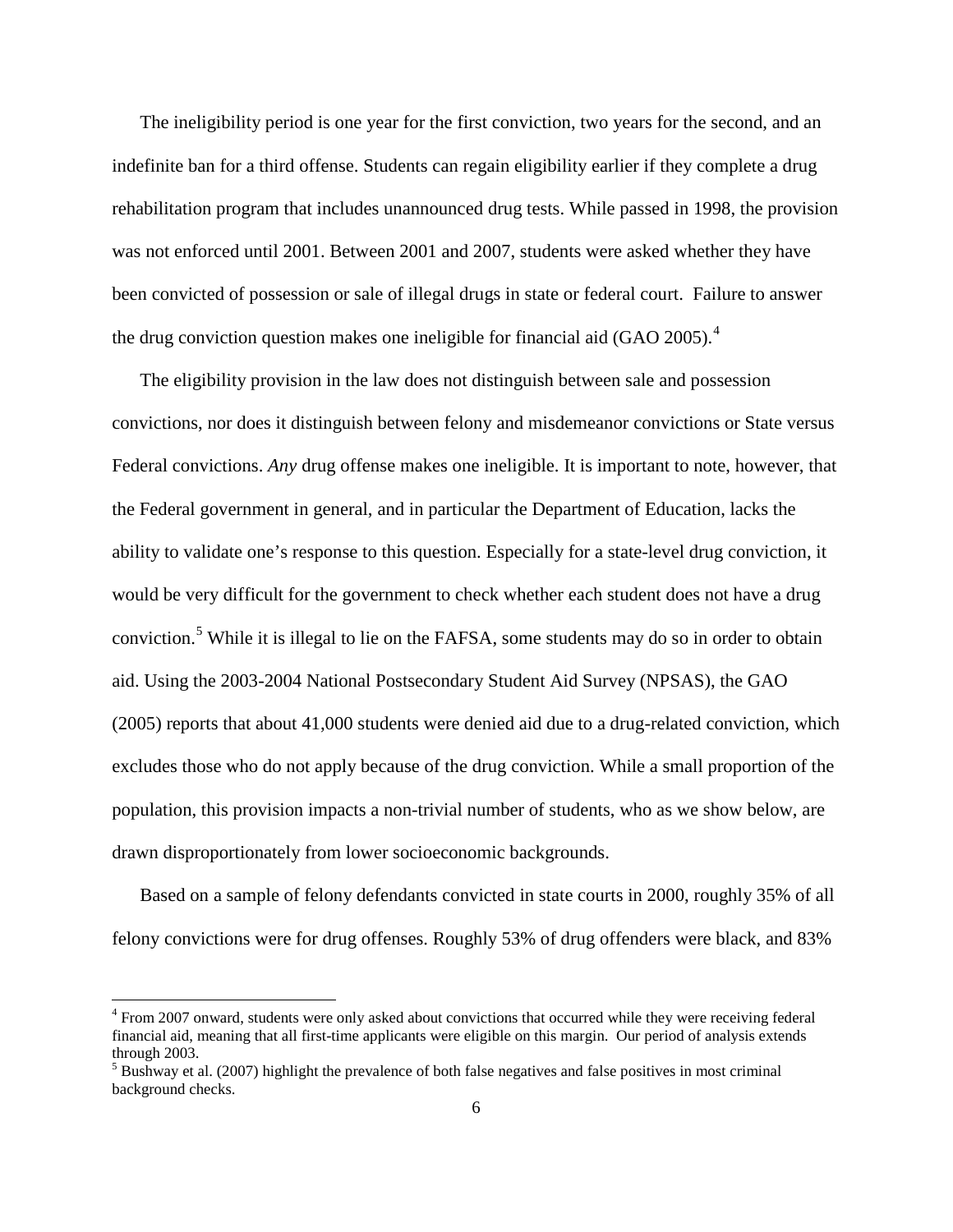were male. For sake of comparison, 44% of violent offenders and 39% of property offenders in that year were black, and 91% and 75%, respectively, were male. The black and male students most likely to be affected by HEA98 are also the least likely to attend college, ceteris paribus. <sup>[6](#page-7-0)</sup> Also important for our analysis is the fact that drug offenders are more likely than other felons to have pre-existing criminal records; 44% of those convicted of drug offenses had previously been convicted of a felony, compared to 39% of property offenders and 33% of violent offenders.<sup>[7](#page-7-1)</sup>

 *Ex Ante*, the net social cost of HEA98 is unclear for a number of reasons. First, it is unclear what, if any effect, this regulation has on college investment. While any increase in the cost of enrolling in college should reduce the probability that students go, existing research has failed to find large impacts of Federal aid on college attendance. Furthermore, even if the marginal impact of Federal aid on attendance was non-zero, the average treatment effect of HEA1998 may be particularly small, as those with drug convictions may be unlikely to attend college regardless of financial aid eligibility.<sup>[8](#page-7-2)</sup>

Second, even if HEA98 did impact college enrollment, there may be both social costs and social benefits to this law. If HEA98 discouraged high-risk students from enrolling in college, any standard model of human capital formation and crime would predict that this would increase criminal behavior of affected students (Becker 1968, Lochner and Moretti 2003, Mocan et al. 2005). At the same time, to the extent that HEA98 increased the cost of engaging in drug related

<span id="page-7-0"></span><sup>&</sup>lt;sup>6</sup> See Kane (1994) for trends in black-white differences in college enrollment and Bound, Lovenheim and Turner (2010) and Goldin, Katz, and Kuziemko (2006) for trends in male-female college enrollment. These papers show that women are more likely to attend college than men and that African American students are less likely to attend than are white students.<br>
<sup>7</sup> See http://www.albany.edu/sourcebook/pdf/t553.pdf.

<span id="page-7-1"></span>

<span id="page-7-2"></span> $8$  People convicted of drug felonies are generally less civically engaged for reasons besides the conviction (Sweeten et al. 2009, Hjalmarsson and Lopez 2010).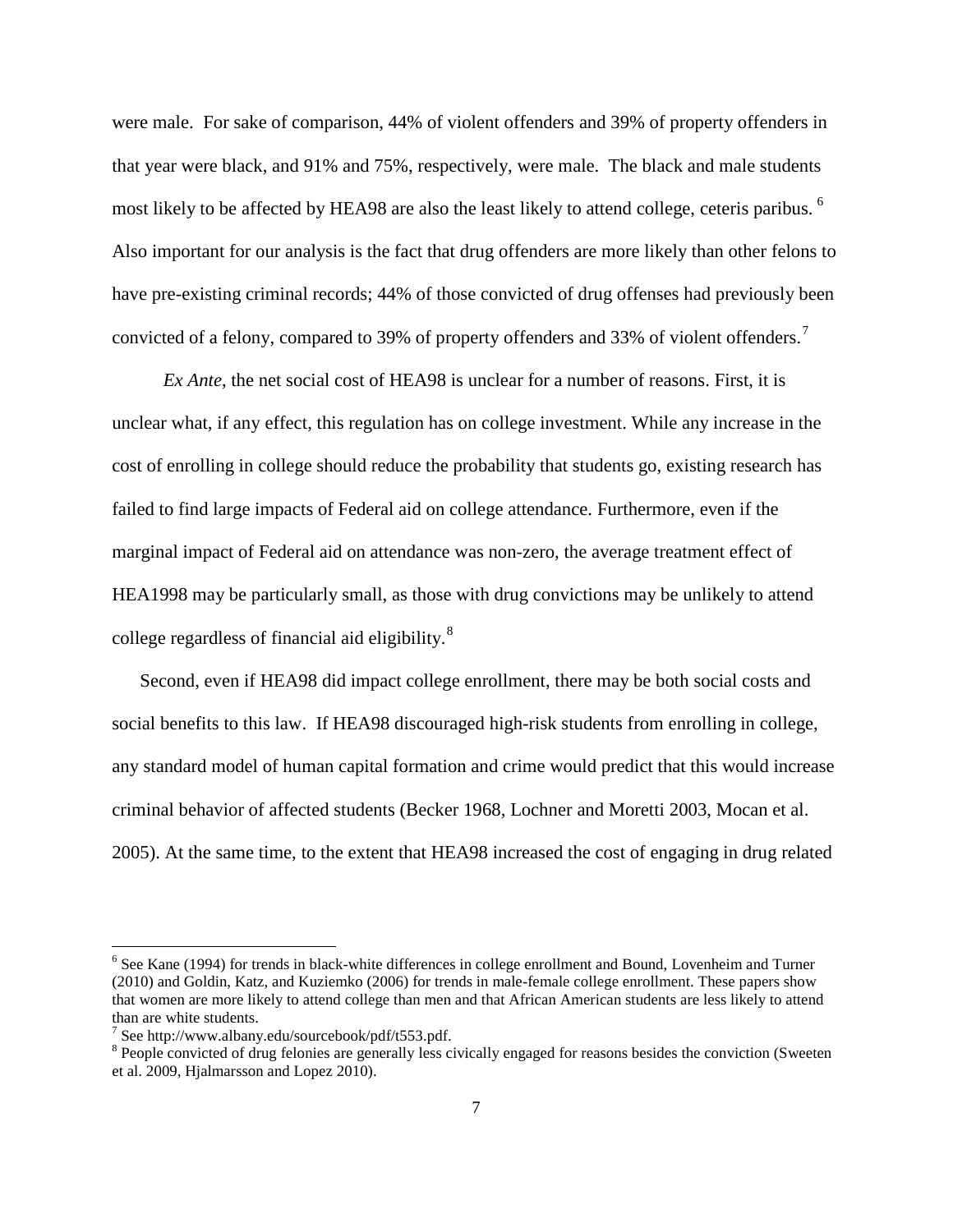activity, forward looking students may have been deterred by this law. From this deterrence standpoint, the law could have positive benefits to society as well.

The zero-tolerance approach of HEA98 was consistent with trends in federal drug policy at the time and was counter to state level movements lowering the expected cost of drug use. In 2000, Nevada, Colorado, and Hawaii became the seventh, eighth, and ninth states to decriminalize the possession of small amounts of marijuana for personal medical use, $9$  which the U.S. Supreme Court ruled in 2001 was still an unlawful act *(USA v. Oakland Cannabis Buyers' Cooperative (OCBC) and Jeffrey Jones).* Neither the state laws nor the Supreme Court ruling had a clear impact on the likelihood that student with drug convictions attended college. These states also represent a very small fraction of our sample, and we demonstrate below that the likelihood of a drug conviction does not shift in 2001, which suggests that these state changes are unlikely to produce a bias in our estimates. The remainder of this paper examines empirically how HEA98 affected college investment and drug convictions in order to provide evidence on the empirical relevance of these costs and benefits of HEA98.

## **3. Estimating the Impact of HEA98 on College Attendance**

#### **3.1. Data**

We estimate the impact of HEA98 on the college attendance of drug convicts using the NLSY97. This nationally representative sample of 12-24 year olds in 1997 contains self reported data on educational attainment, interaction with the criminal justice system, and a rich set of demographic characteristics. As in all nationally representative surveys, roughly 1% of respondents report being convicted of a drug offense, but the fact that we observe both

<span id="page-8-0"></span><sup>9</sup> See http://www.npr.org/2011/07/12/126137481/medical-marijuana-laws-a-state-by-state-comparison for a summary of state marijuana laws.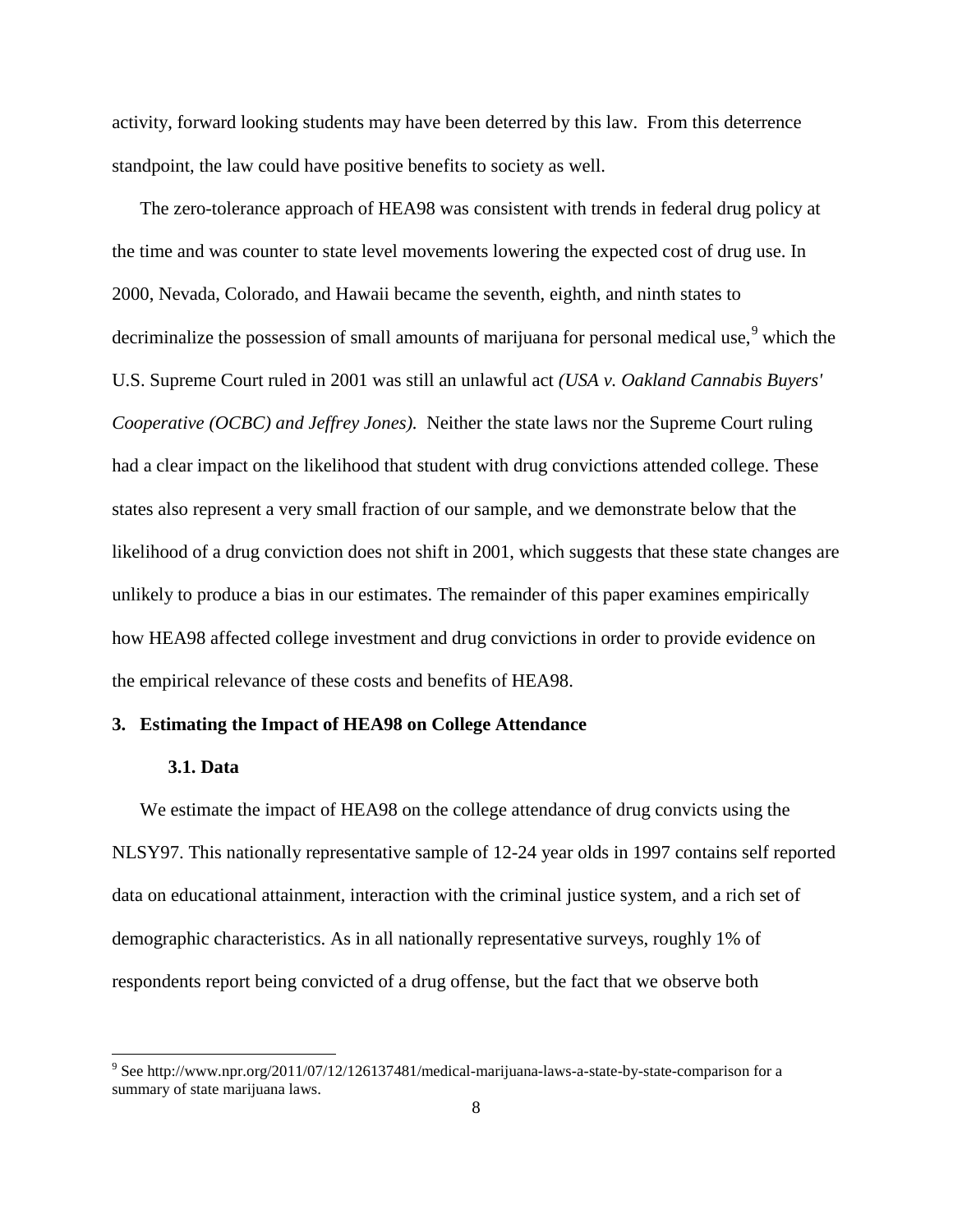educational and criminal justice outcomes makes it uniquely suited to evaluate the HEA98.<sup>[10](#page-9-0)</sup> However, we do make some minor adjustments to the data set to address issues of plausible effect size and endogenous selection into the "treatment."

Any impact of HEA98 on college enrollment may be statistically muted by the inclusion of NLSY97 respondents who, by construction, either will always or never attend college. We therefore trim the original NLSY97 sample to include only those respondents who were 12-18 in 1997, because those over the age of 18 likely already have made a decision about college entry. We also restrict the sample to high school graduates, because these are the students who are on the margin of college enrollment. While this restriction could bias our estimates if students with drug convictions are more or less likely to graduate from high school after HEA98, we show below that no such response is evident in the data.

Our identification strategy consists of comparing the change in college enrollment likelihoods of students convicted of drug offenses to those who were not before and after 2001. Determining treatment status thus is critical to accurately identifying any effects of this rule change on college attendance. Because of the three year delay in when HEA98 went into effect, students may have anticipated the 2001 change and altered their schooling investment decisions as a result. We therefore assign each student to a "synthetic cohort" based on the year and month of birth and then assign students to treatment status based on the year in which they turn 18.

<span id="page-9-0"></span> $10$  For example, in the 2003 Monitoring the Future, roughly 8% of high school seniors reported ever being arrested (http://www.albany.edu/sourcebook/pdf/t343.pdf). According to the Uniform Crime Reports, overall drug offense arrest rates were about 0.4% in this time period (http://bjs.ojp.usdoj.gov/content/pub/pdf/aus8009.pdf).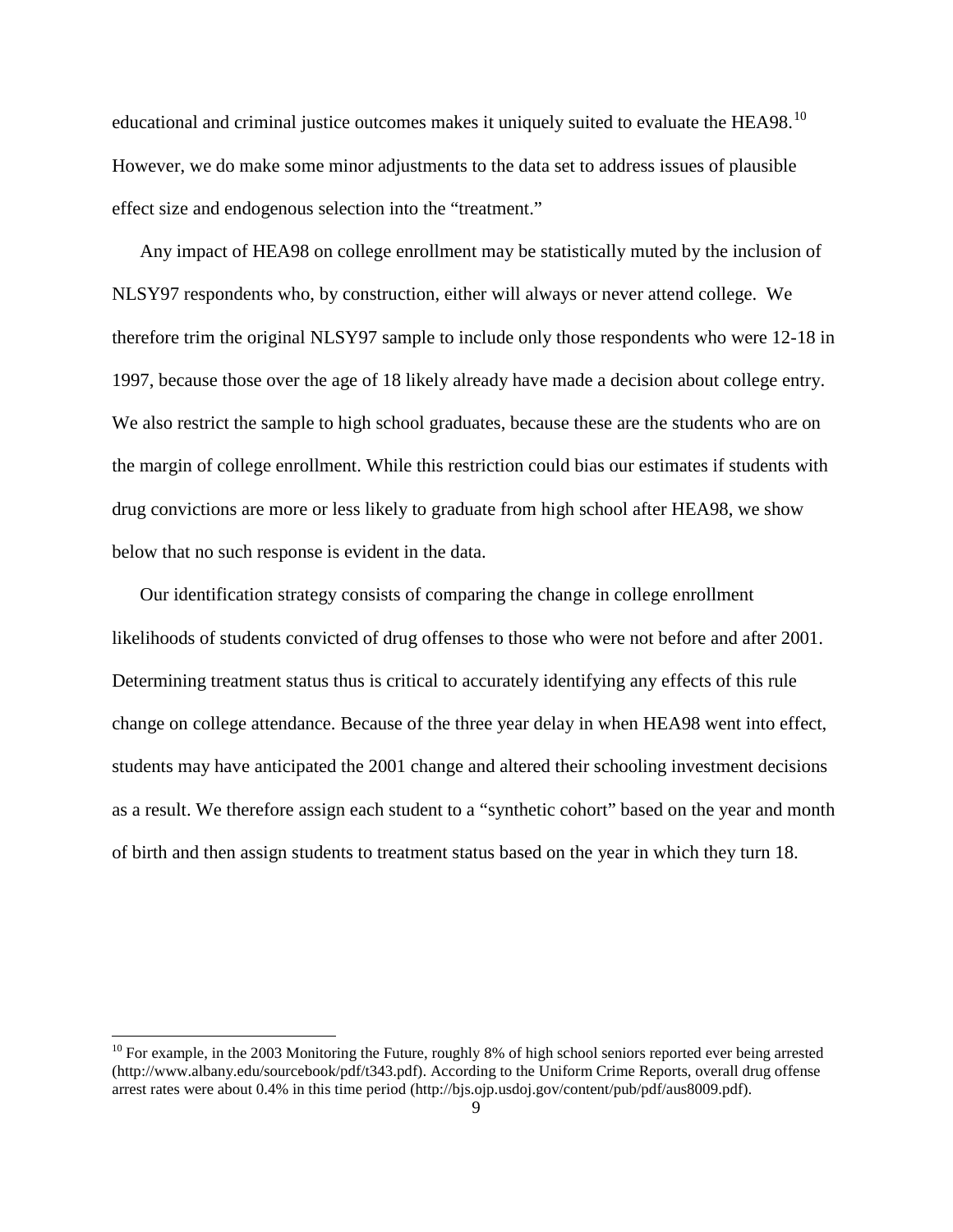Students who turn 18 in the 2000-2001 school year or after are considered to be subject to the HEA98 provisions. $^{11}$  $^{11}$  $^{11}$ 

Using the information of the type and dates of convictions we identify, for each student, whether or not he was convicted of a drug offense in the two years prior to the date of expected graduation, which is based on his synthetic cohort. For example, if a student is in the synthetic cohort expected to graduate in spring 2002, he is "treated" if he was convicted of a drug offense in any time between 2000 and 2002. About 1.2% of the high school graduates in NLSY97 have a drug conviction within two years of their predicted graduation date. Overall, there are 41 high school graduates with a drug conviction pre-2001 and 46 in the post-2001 period.

As discussed in Section 2, HEA98 prohibits drug offenders from obtaining financial aid for different time periods, depending on how many convictions they have. Given the small sample of students with drug convictions, we use the most expansive definition in order to maximize power. We therefore use a two-year window, which corresponds to one's second offense, because it catches the most students who are potentially affected by the restriction. To the extent that we mis-classify first offenders with convictions more than a year prior to their FAFSA application, our estimates will be biased towards zero.

The NLSY97 also contains a large amount of information about student academic and socioeconomic background that allows us to both test for and control for differential selection into drug convictions surrounding HEA98. In particular, all respondents are given the Armed Services Vocational Aptitude Battery (ASVAB), which is a cognitive skills test used by the military. It is widely used in empirical work to measure student cognitive ability (e.g., Belley and

<span id="page-10-0"></span><sup>&</sup>lt;sup>11</sup> We also have assigned treatment status based on the expected year of graduation using one's grade in 1997, assuming each student does not skip or repeat a grade from the time of first observation. This method of assigning treatment status yields similar results, and these estimates are available upon request from the authors.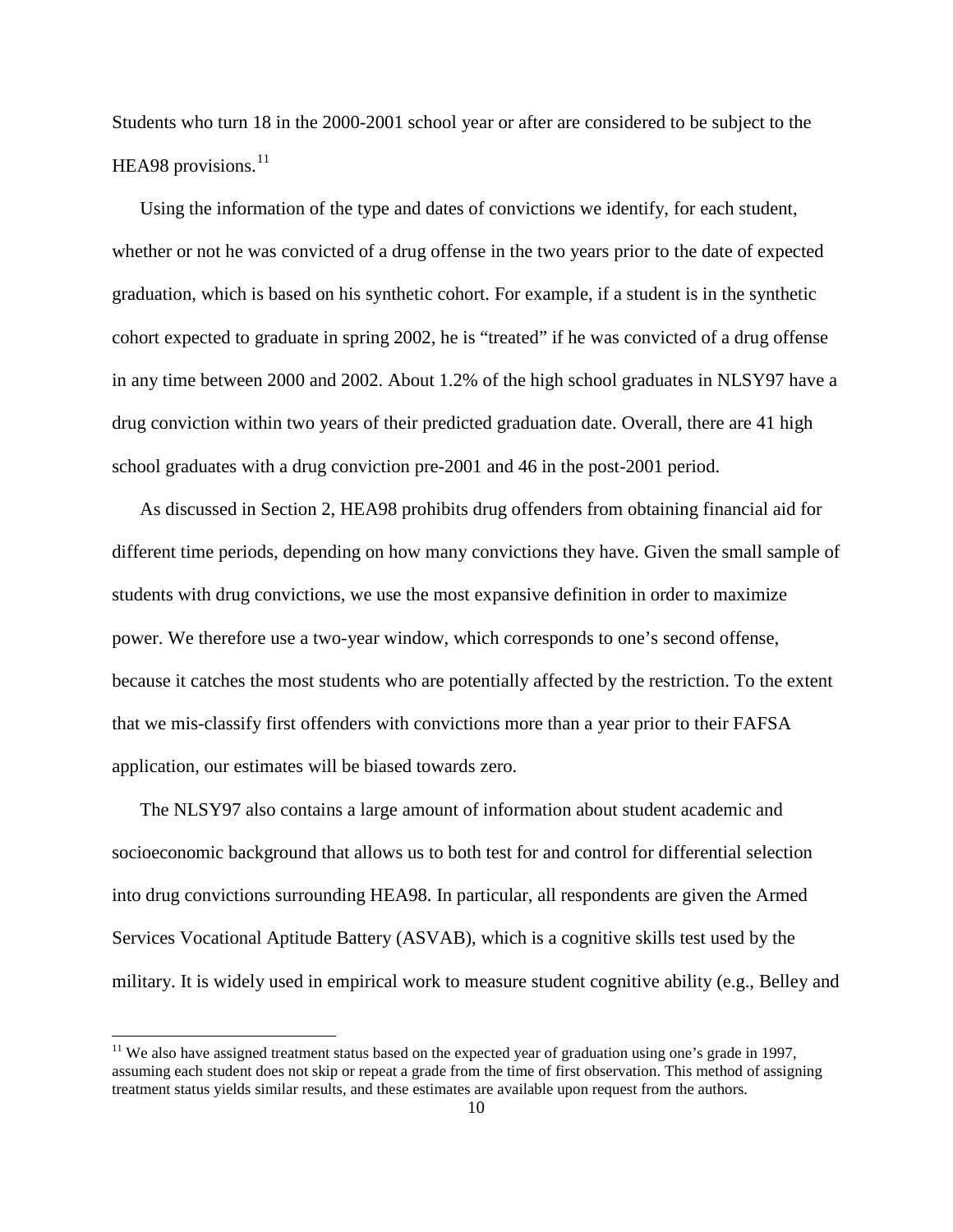Lochner, 2007; Lovenheim and Reynolds, 2011a, Lovenheim and Reynolds, 2011b). We also construct measures of household composition in 1997 (single parent, two parents or other parental structure), the number of household members under 18, mother's age at  $1<sup>st</sup>$  birth, mother's age at respondent's birth, Census region, urban status and household income in 1997. We control separately for mother's and father's educational attainment (less than high school, high school diploma, some college, college graduate) as well as for gender and race. Table 1 presents descriptive statistics for all controls used in the analysis, which we show separately by pre- and post-2001 as well as by drug conviction status.

## **3.2. Estimation Strategy**

The estimation strategy we employ is to compare the change in the likelihood of college enrollment between drug offenders and non-offenders when HEA98 goes into effect in 2001. The central difference-in-difference model we estimate is as follows:

$$
P(Atttend)it = \alpha + \delta_1 Post_t + \delta_2 Convict_i + \beta (Post_t * Convict_i) + \theta X_{it} + \lambda (Post_t * X_{it})
$$
  
+  $\gamma (Convict_i * X_{it}) + \varepsilon_{it}$  (1)

where *Attend* is an indicator equal to 1 if the student attends college within two years of high school graduation.<sup>[12](#page-11-0)</sup> We examine enrollment within two years because of our use of a two-year window for convictions and in order to focus on "traditional" students who attend college directly after high school. The variable *Post* is an indicator for the 2001-2003 synthetic cohorts, *Convict* is an indicator for whether the student was convicted of a drug offense in the previous two years, and *X* is a vector of observable characteristics that were described in Section 3.1.

Recent work by Bound, Lovenheim and Turner (2010) and Bailey and Dynarsky (2011) demonstrate a changing relationship between gender, race, family income and college attendance

<span id="page-11-0"></span><sup>&</sup>lt;sup>12</sup> College enrollment includes any enrollment in a two- of four-year school, whether public, private or non-profit.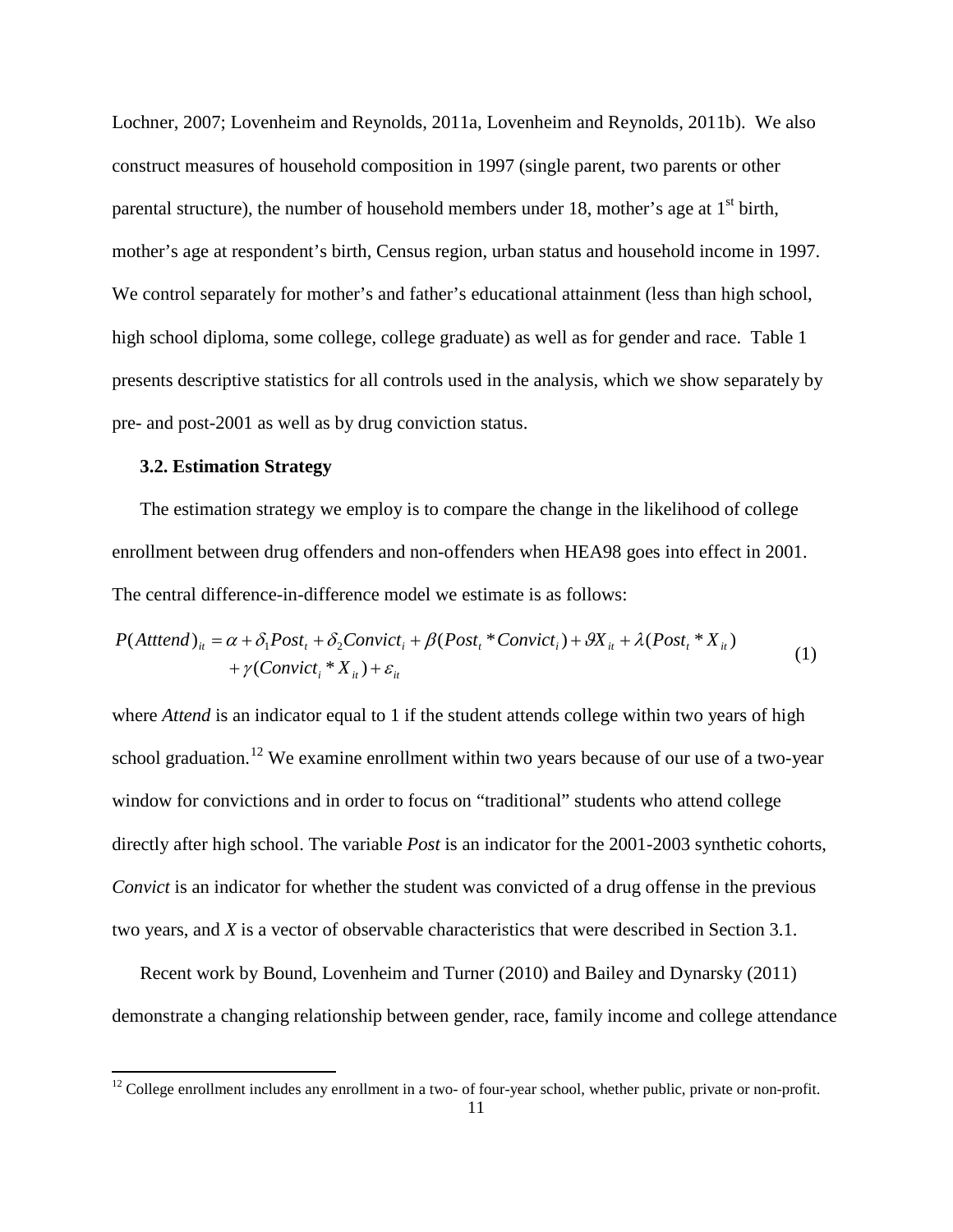over time. It also is plausible that the impact of having a drug conviction varies by socioeconomic status; being convicted of a drug offense may matter less for high performing students, or for those from high income families. We therefore interact all of our control variables in  $X_{it}$  with *Post<sub>t</sub>*, and with *Convict<sub>i</sub>*, allowing for a more flexible relationship between demographics and college attendance that may be correlated with treatment status. These interactions control for any secular shifts in the observable characteristics of student post-HEA98 and control for differences in the relationship between observable characteristics and college enrollment by drug conviction status.

The coefficient of interest in this model is β, which is the difference-in-difference estimate conditional on the observable characteristics as well as on those characteristics interacted with *Post* and *Convict* indicators. The central identifying assumption required to interpret β as causal is that the only reason for a change in the relative enrollment rates between drug offenders and non-offenders post-2001 is due to the financial aid restrictions in HEA98. The threats to identification come from the fact that HEA98 did not go into effect for three years after its passage and only applied to people convicted of drug felonies after 1999 (who would be filling out the FAFSA in 2001). This lag between the enactment and implementation could cause a potentially endogenous reduction in the fraction of students committing drug crimes and/or a strategic manipulation of when someone with a drug arrest was convicted.

We will address this selection problem in several different ways. First, any change in the types of students who are convicted of drug offenses when HEA98 goes into effect should become apparent in the extensive set of observable characteristics we observe. For example, if relatively higher-achieving students were less likely to have drug convictions post-2001, then we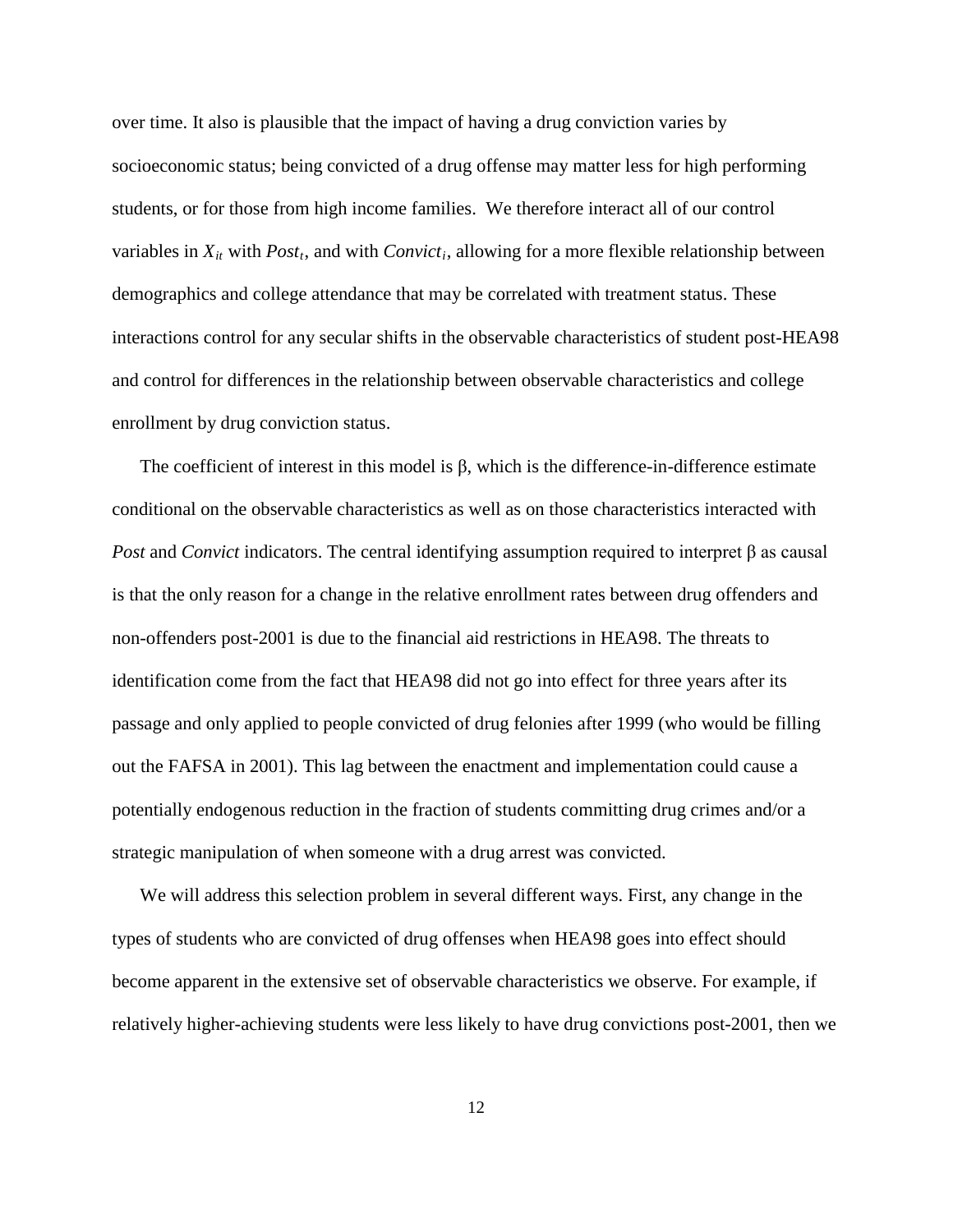might estimate  $\beta$  to be negative, but this positive effect could be due to the fact that convicts post-2001 were less qualified for college and would not be due to less access to financial aid.

Table 1 presents descriptive statistics of the students in our sample by predicted graduation date and offender status. The final column of the table provides difference-in-difference estimates that test whether observable differences between drug offenders and non-offenders shifted post-2001. First, note that relative to their peers, students with drug convictions are disadvantaged on almost all margins – their parents have less education, their family incomes are lower, they are more likely to live in single-parent households, and they are more likely to live in urban areas. Those convicted of drug offenses also are much more likely to be male. However, as the D-D estimates show, we cannot reject the null hypothesis that there was no change in this difference surrounding the implementation of HEA98 in 2001. The difference-in-difference estimates typically are small relative to the underlying means, and in only one case is this estimate statistically significantly different from zero at the 5% level. Furthermore, the point estimates suggest drug offenders are becoming *more* advantaged over time rather than less relative to their non-offender counterparts. Drug offenders also are slightly more likely to be white over time. These differences will serve to bias our estimate of β towards zero in models in which these observable characteristics are not controlled for. To the extent that there are unobserved changes in the likelihood of enrolling for college that are correlated with these small demographic differences, it suggests our difference-in-difference model may understate the importance of financial aid for college enrollment.

#### *<table 1 about here>*

A common criticism of the NLSY97 is that item non-response for key demographic variables is prevalent. If the pattern of missing data is systematically related to our treatment variables,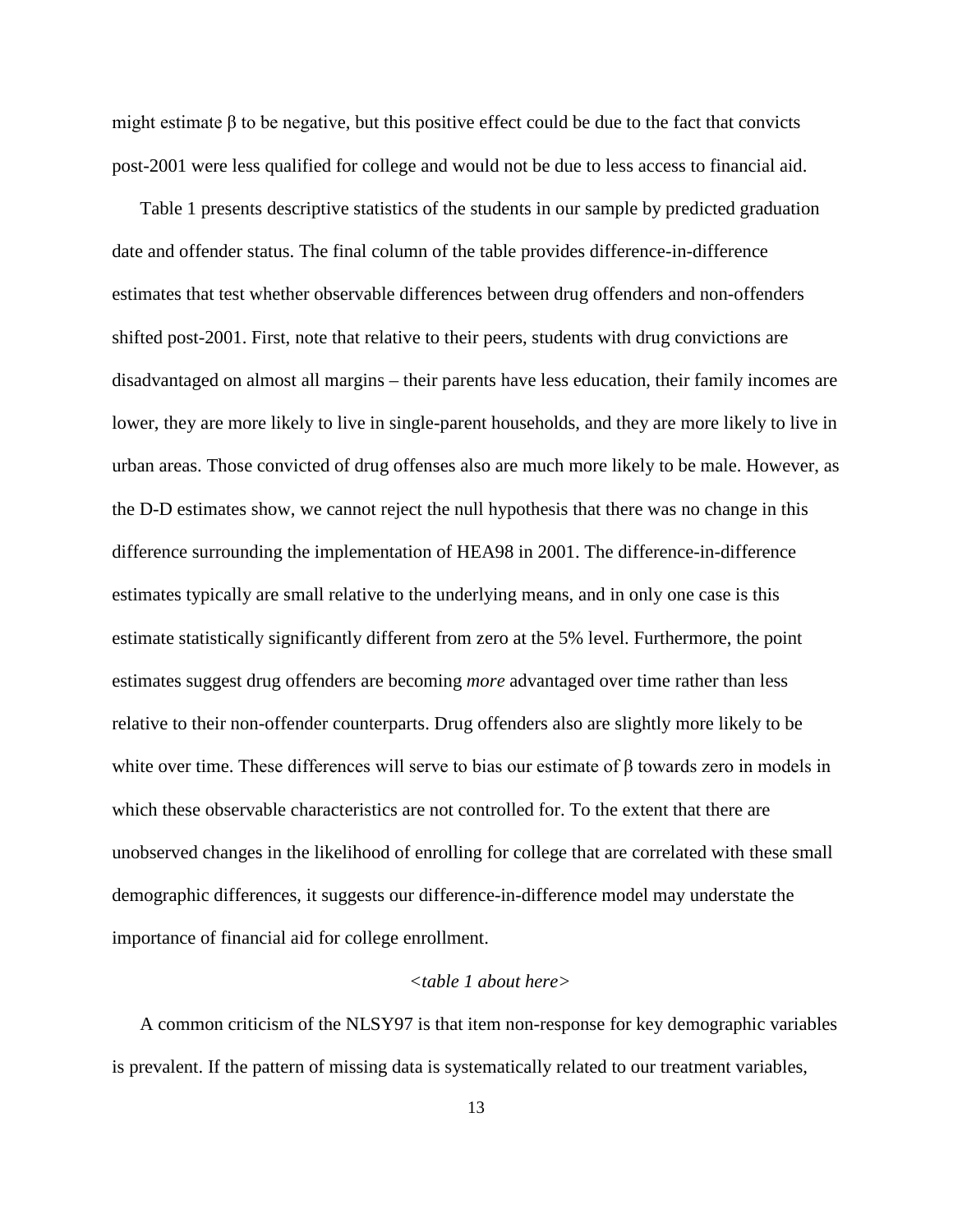such non-response is problematic. In Table 2, we present group-level means and difference-indifference estimates of the probability that missing parental education, income, ASVAB score, and mother's fertility history are related to the effective date of HEA98. As in Table 1, we find no evidence of a differential change in the probability that drug offenders and non-offenders do not report this information, and the estimated magnitude of the differences are small relative to the group means.<sup>[13](#page-14-0)</sup>

# *<table 2 about here>*

Another way to test for selection is to see whether there were differential pre-treatment trends in college enrollment between drug offenders and non-offenders. In particular, if college enrollment among drug offenders was declining over time, we could confound this secular decrease with the effect of the change in the financial aid rule. In Figure 1, we plot the fraction of people attending college within two years after they graduate from high school, again based on their predicted year of graduation. Students without drug convictions should not be affected by HEA98, and indeed there is no shift in college attendance among this group in 2001. Prior to 2001, there is a modest upward trend in the fraction of people with drug convictions that go to college. But after 2001, the first year that drug offenders were ineligible for federal aid, this trend reverses. Based on the graphical evidence, there is a roughly 12 percentage point (or 33%) drop in college attendance, with no recovery by 2003. Furthermore, the same drop is not present for those charged with a drug offense, as Figure 1 also demonstrates. In fact, college attendance rises slightly throughout our sample for drug offenders, while it declines precipitously among those convicted of drug offenses beginning in the 2001 cohort.

<span id="page-14-0"></span><sup>&</sup>lt;sup>13</sup> Note that we include missing indicators in equation (1) interacted with conviction status and the *Post* dummy. While it is potentially problematic to include missing data indicators, the fact that data are missing at random with respect to treatment status suggests there should be little bias from handling missing data in this manner.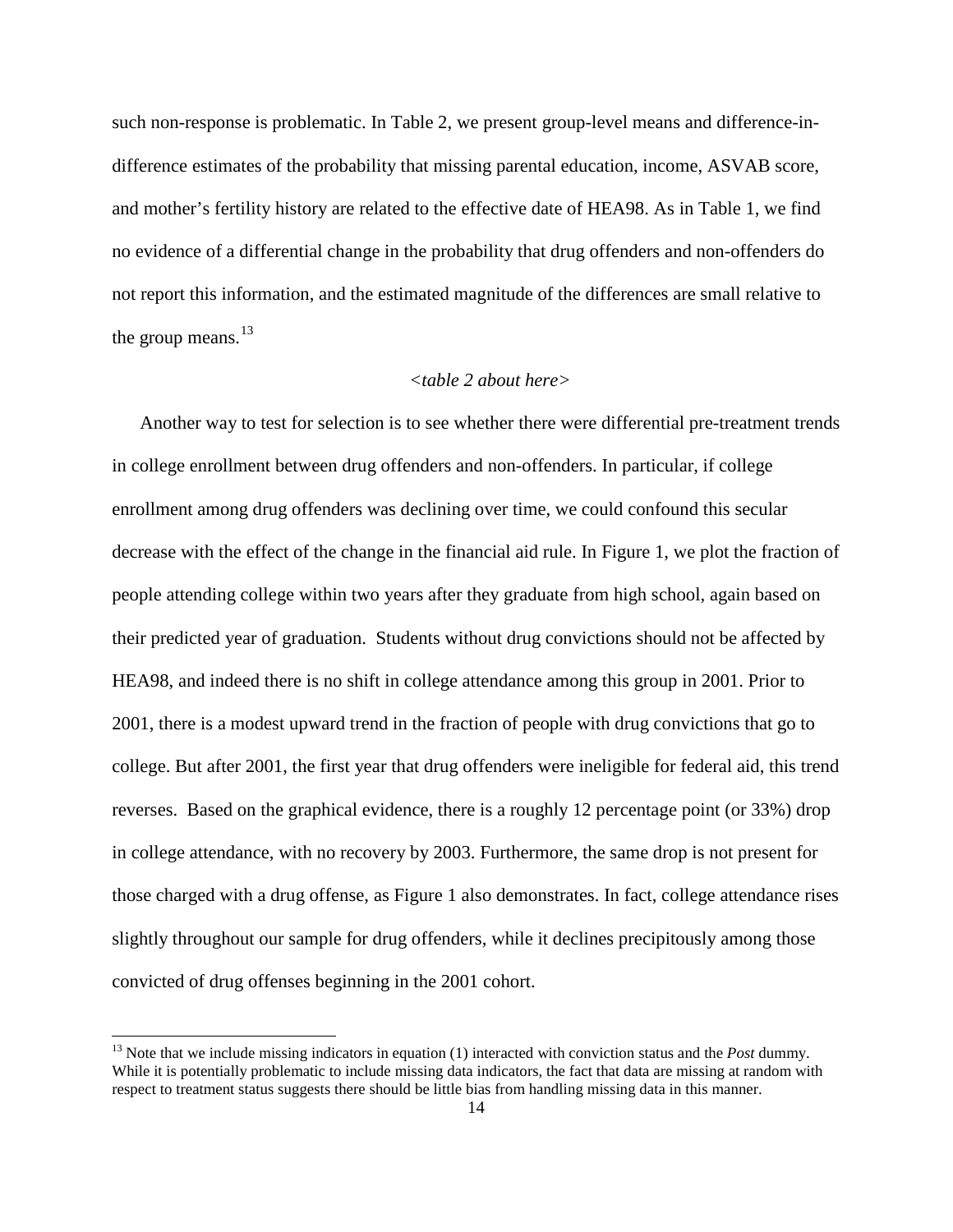#### *<figure 1 about here>*

Together, Table 1 and Figure 1 show that any bias in our estimate of β must be due to a shift in the underlying likelihood of attending college among those convicted of drug offenses in the 2001-2003 cohorts relative to the previous cohorts in a manner that is (1) unrelated to the extensive characteristics we observe and (2) not forecasted by pre-treatment trends. One possible shift could be an endogenous change in the likelihood of engaging in drug-related behaviors due to the law. Indeed, the main argument for the drug provisions in HEA98 was to deter teens from such activities; by raising the cost of conviction, HEA98 may have deterred some individuals from engaging in drug crimes.

The marginal drug offender deterred by the changes in federal law, including HEA98, would arguably be more likely to attend college than someone who would engage in drug sales no matter what, and therefore such a deterrent effect could lead to a spurious negative correlation between HEA98 and college attendance. The same would be true if police officers, prosecutors, or judges were less likely to convict marginal drug offenders if it would impact their ability to receive Federal financial aid.

We can explicitly test for such a deterrent effect by estimating a slight modification of equation (1), where we analyze whether or not the effective date of HEA1998 changed the probability that an individual has a drug conviction or was charged with a drug offense. We limit this analysis to high school graduates, as these are the individuals included in our estimation of equation (1).

#### *<Table 3 about here>*

The results from this analysis are presented in Table 3. When we do not condition on observables, we actually find that high school graduates are almost 50% *more* likely to be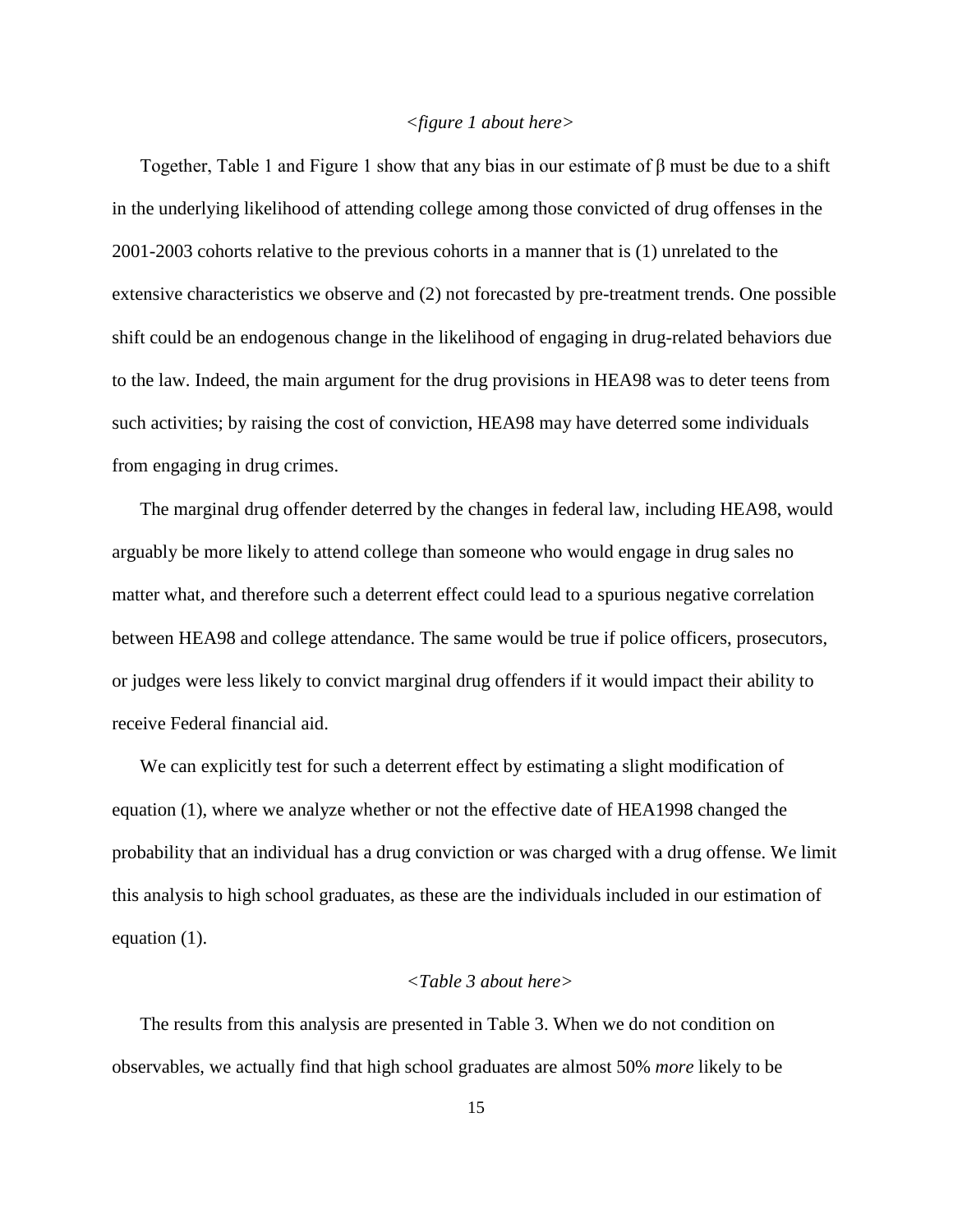convicted of a drug felony after HEA98 (column i) and are 30% more likely to be charged with a drug offense (column iii). This is exactly the opposite effect we would expect in any standard model of deterrence or compensating behavior on the part of prosecutors.<sup>[14](#page-16-0)</sup> When we condition on demographic characteristics (columns ii and iv), the direction of the selection effect reverses, but the magnitude of the selection is less than 1/10 the sample mean and is not statistically different from zero at conventional levels. We therefore conclude that any contamination of our treatment effect due to endogenous compositional change is minimal at most. Table 3 also suggests that the law did not have the intended effect: drug crimes among prospective college students were not reduced.

Thus, there is little evidence of a demographic shift in the characteristics of drug offenders surrounding HEA98. Visually, there is a sharp dropoff in college attendance among offenders when the financial aid provisions of HEA98 come into effect that is not forecasted by pretreatment trends. And, there is no evidence of an endogenous reduction in the likelihood of getting charged or convicted of a drug crime due to the law. These findings give us confidence that our estimate of β is identifying the causal estimate of the financial aid restrictions embedded in HEA98.

#### **4. Results**

Table 4 presents our central difference-in-difference estimates of the effect of HEA98 on college enrollment. In column (i), we do not condition our estimates on demographic changes, essentially replicating estimate in the first row of Table 1, and we find a statistically imprecise 12 percentage point reduction in the probability that drug offenders enrolled in college after 2001. While not precise, this is a large change relative to the pre-2001 attendance rate among drug

<span id="page-16-0"></span> $14$  However, it is consistent with Pfaff (2011), who argues that a large fraction of the increased prison population is due to prosecutors filing more felony charges, conditional on arrest.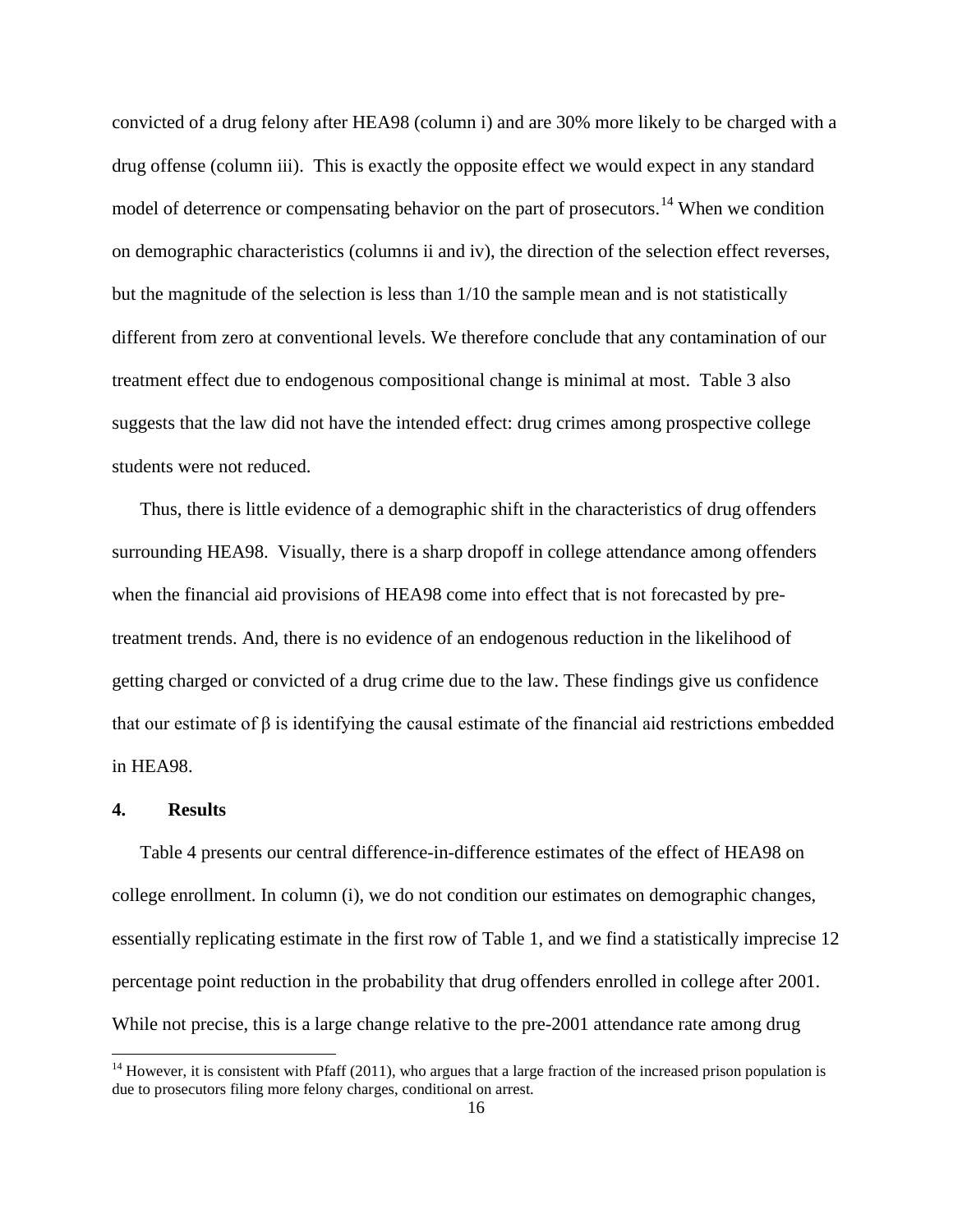offenders (36%), and it also is large relative to the 27 percentage point difference in the college attendance rate across convicts and their peers (see Table 1). While suggestive of a large impact of financial aid on two-year enrollment, the small number of convicts renders this estimate rather imprecise.

We next add in controls for observable characteristics and their interactions with the treatment indicators sequentially. In column (ii), we include our basic controls for demographic characteristics. Variation in the composition of high school graduates explains much of the trend in attendance rates over time and slightly mitigates the differences in college attendance for offenders and non offenders. Conditional on demographics, we estimate that excluding drug offenders from aid eligibility reduces the probability they enrolled in college within two years of graduating high school by 16 percentage points, which is statistically different from zero at the 10% level. This is a 44% decline relative to the baseline of 36%.

#### *<Table 4 about here>*

Finally, in column (iii), we show our preferred specification, in which we relax our constraints on the relationship between individual characteristics and college enrollment over time and across groups. In contrast to the existing literature that finds negligible effects of FAFSA-based Federal aid on college enrollment, we estimate that when drug felons were excluded from Federal aid, there was a 22 percentage point (or 61%) reduction in the probability that they attended college immediately after high school. We can reject the null hypothesis that this effect is different from zero at the 5% level, but given our small sample sizes the standard error bounds still encompass small and very large effects. Given the lack of findings in previous work that Federal financial aid affects college-going, this estimate is almost incredibly large. Based on college attendance in the NLSY97, denying drug offenders Pell grants and Stafford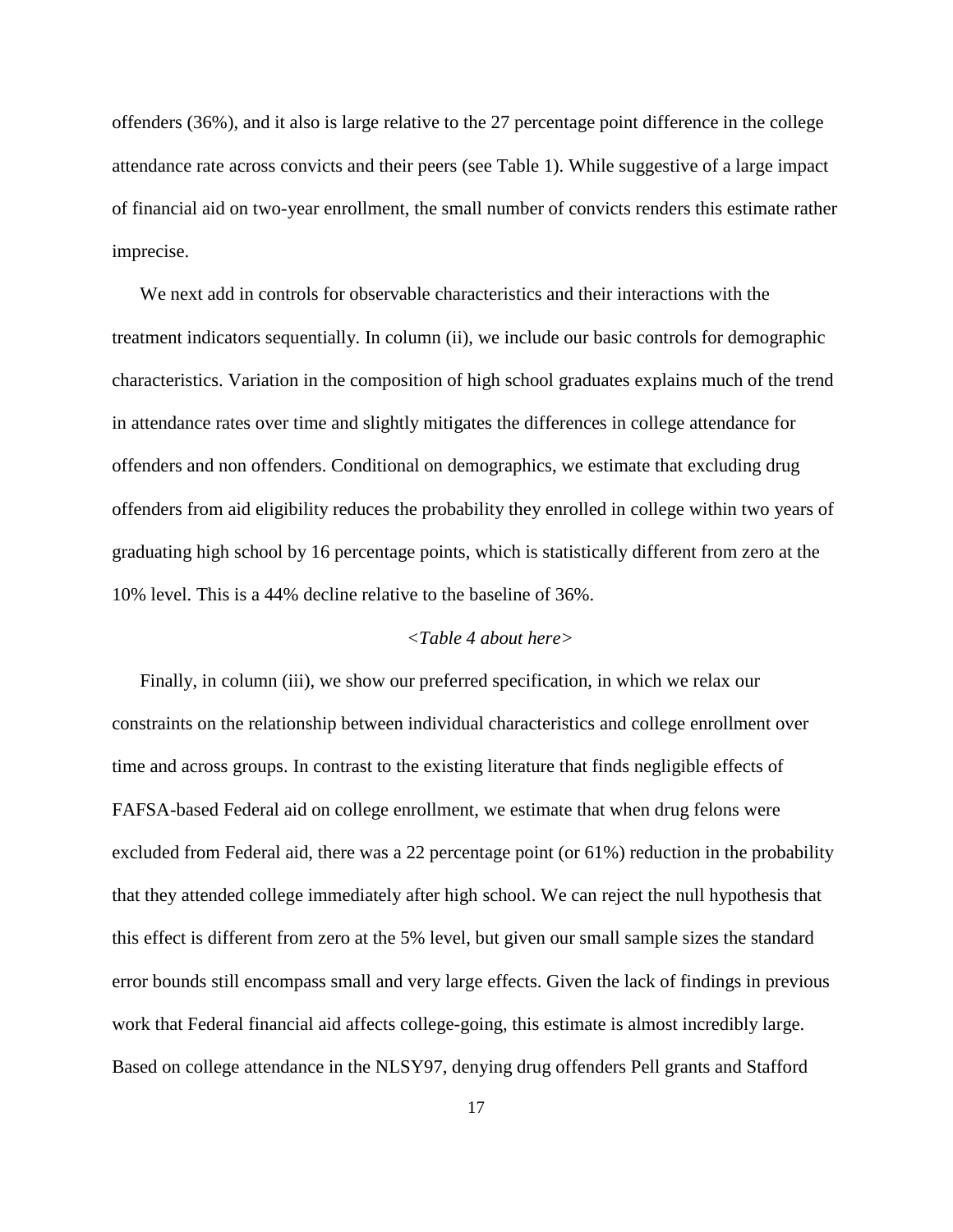loans may have been functionally equivalent to preventing them from attending college for at least two years after graduating from high school.

Because our college attendance estimate examines two-year enrollment, it may confound the effects of HEA98 on delayed attendance and on ever attending college. In Table 5, we exploit the richness of the education data in the NLYS97 to better understand how HEA98 affected drug offenders. We include the full set of demographic controls and their interactions with *Convictioni* and *Post<sub>t</sub>* in all reported specifications.

#### *<Table 5 about here>*

In column (i), we show that, while HEA98 prevented drug offenders from attending college immediately after high school, there is weaker evidence that a temporary restriction on Federal aid permanently reduced the chances that someone attended college.<sup>[15](#page-18-0)</sup> Drug offenders were 8 percentage points less likely to ever attend college, but this point estimate is smaller than the standard error and about 1/5 of the underlying mean likelihood of ever attending college. This estimate is suggestive of a long-run effect, but given the wide confidence interval this result is not definitive. Consistent with a small long-run effect, we also find only suggestive evidence that HEA98 reduces the probability that high school students with drug offenses graduate from a four- year college (column ii). While our estimate is large relative to the baseline graduation rate pre-2001 among drug offenders, the fact that very few students who have drug convictions obtain a BA regardless of financial aid eligibility implies that we have a limited ability to detect any effect on college completion given our small sample size of drug offenders.

<span id="page-18-0"></span><sup>&</sup>lt;sup>15</sup> The most recent year of NLSY97 data is 2009. So, by "ever attend college" we refer to the likelihood our respondents attend by 2009. In 2009, the youngest cohort is 25, and while college attendance among older students is rising, the vast majority of college students first attend college by their early 20s (Fitzpatrick and Turner 2007).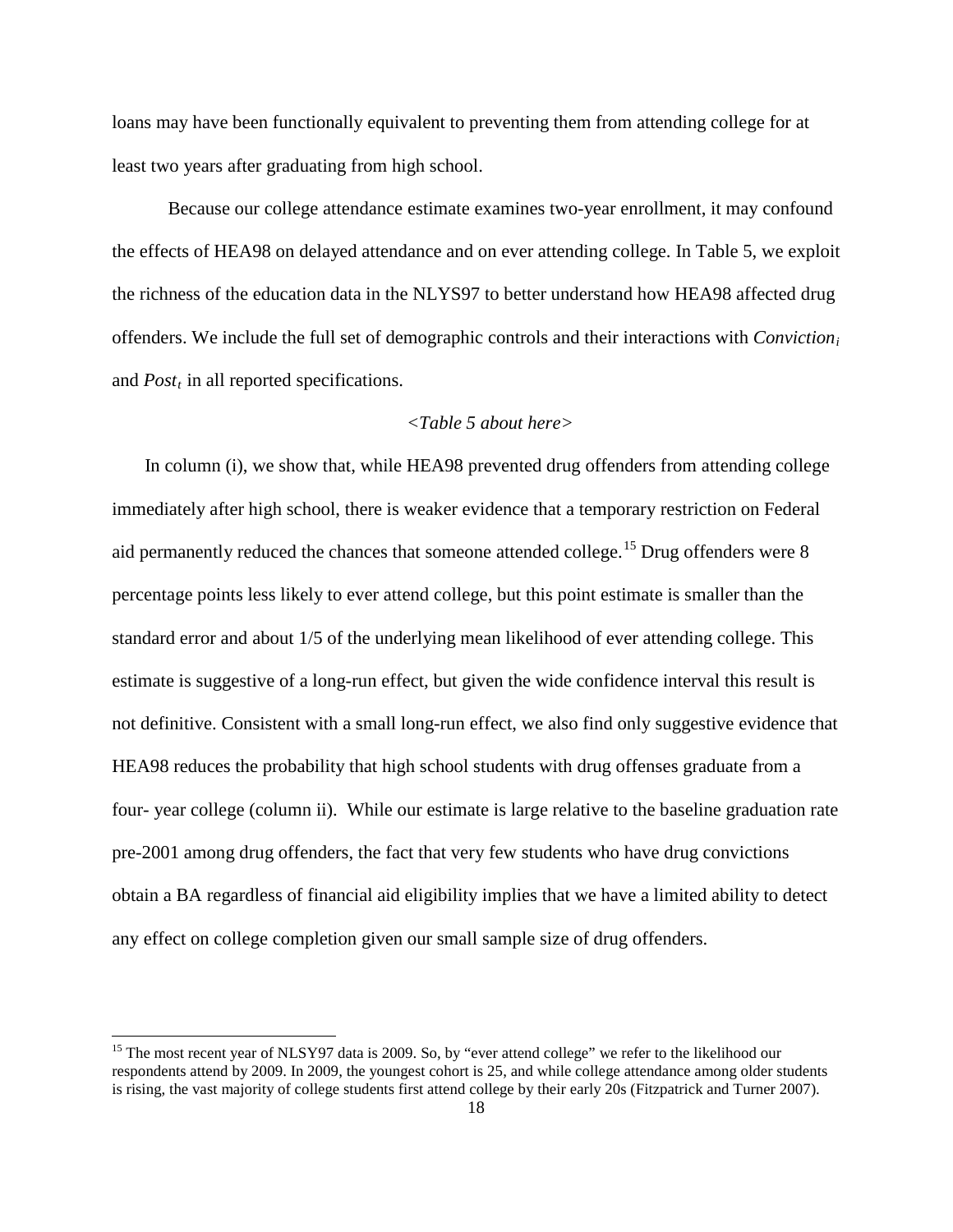The HEA98 stipulated that after one to two years drug offenders would once again be eligible for Federal aid, depending on the number of past offenses. The temporary nature of the ban makes time to enrollment a natural outcome of interest. In column (iii), we estimate that, on average, after 2001, drug offenders delayed college enrollment by 28 months (se=8.01). <sup>[16](#page-19-0)</sup> There is an 80% chance that drug offenders waited exactly 24 months, the amount of time HEA98 required them to wait before becoming eligible for aid, to enroll in college. Thus, it appears that the main effect of the law was to delay college entry, which creates potentially significant costs for students who have to wait several years longer to obtain the returns to a college education.<sup>[17](#page-19-1)</sup>

Drug offenders may have strategically manipulated when they graduated from high school in anticipation of being temporarily ineligible for Federal aid. In column (iv) of Table 5, we estimate the amount of time it took each individual to complete high school and find some evidence consistent with strategic behavior. On average, students with drug offenses who are predicted to graduate after 2001 took almost 4 more months to complete high school. This effect is relatively small but is imprecisely estimated. At the same time, in column (v) we show that HEA98 did not reduce the long-run likelihood of ever graduating from high school. This is an important result, as it suggests that our decision to condition on high school graduation should not introduce a large bias to our estimates. Furthermore, these results imply that the vast majority of the increased delay in time to college enrollment among offenders in the 2001-2003 cohorts is due to waiting to enroll in college post-high school, rather than due to later high school graduation.

<span id="page-19-0"></span><sup>&</sup>lt;sup>16</sup> Note that time between high school and college enrollment is measured as of the actual month of high school graduation, not of the predicted month of graduation based on one's synthetic cohort.

<span id="page-19-1"></span>While most of these students will not obtain a BA, there is ample evidence in the literature of sizable returns to sub-baccalaureate training (e.g., Kane and Rouse 1995; Andrews, Li and Lovenheim 2011; Jepsen, Troske and Coomes 2011).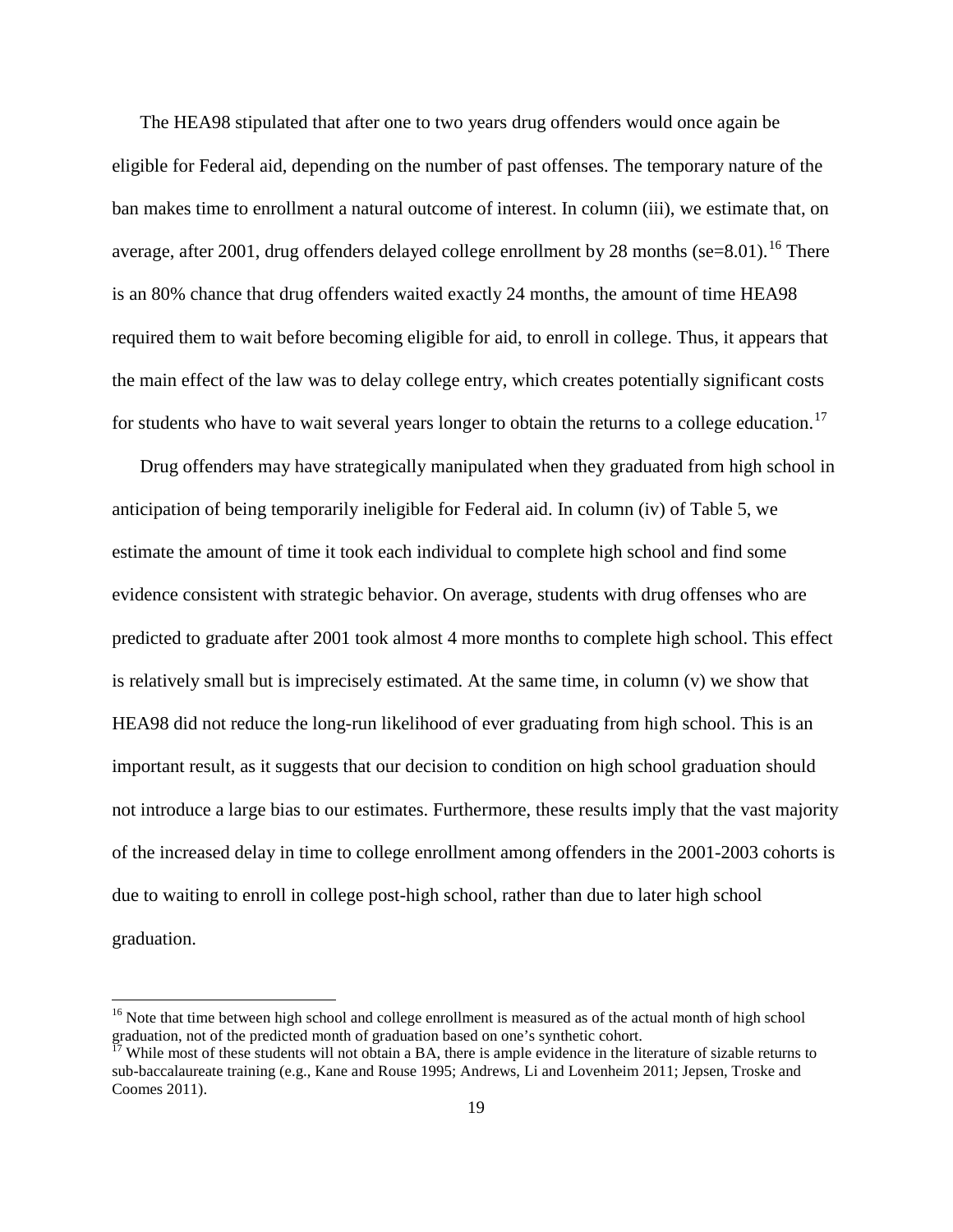#### *< Figure 2 about here >*

One potential limitation of our analysis is that, because of the small number of "treated" individuals, our estimates may be driven by a few outliers. In order to address this issue, we conducted a series of permutation tests. First, we re-estimated our preferred model, Table 4 column (iii), 46 times, excluding one treated individual each time. Panel A of Figure 2 presents all of estimates treatment effects from these regressions along with the bounds of the 95% confidence interval. All estimates are statistically different from zero at the 5% level and range from -0.24 to -0.18. We then systematically eliminate each possible pair of treated individuals from our sample. These 1,036 different regressions, presented in Panel B of Figure 2, produce average treatment effects ranging from -0.27 to -0.15, and 97.4% of them are statistically different from zero. Based on these tests, we conclude that, even with our limited sample, our results are unlikely to be statistical anomalies.

#### *<Table 6 about here >*

Finally, in order to verify that we are picking up the impact of the HEA98 financial aid restrictions rather than some unobserved shift in the composition of drug offenders or some contemporaneous unobserved shock, we conduct a series of falsification tests in which we vary our definition of "drug offenders." Again, the richness of the NLYS97 allows us to differentiate people who interacted with the criminal justice system but did not in the specific way that would make them ineligible for Federal loans and grants.

First, in columns (i) and (ii) of Table 6, we replace *Convicted<sub>i</sub>* with *Charged<sub>i</sub>*. Since our treated group now includes individuals who were arrested and charged with drug crimes in addition to those who ended up being convicted, we expect that our treatment effect will be attenuated. Indeed, this is what we find. Columns (i) and (ii) of Table 6 show that the impact of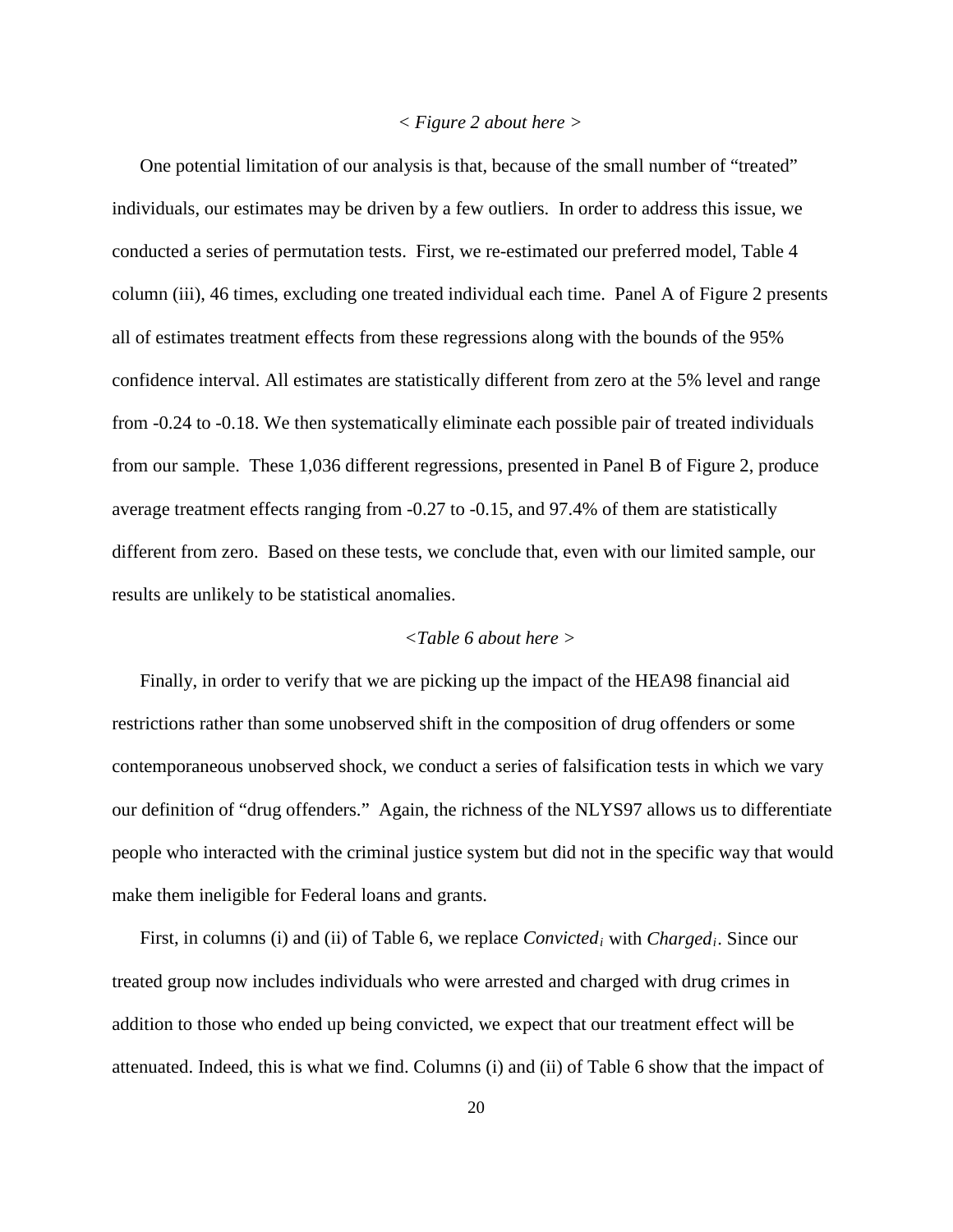delayed eligibility falls by 75% under this definition, and it no longer is statistically significant at even the 10% level. In columns (iii) and (iv), we verify that the difference between column (ii) of Table 6 and column (iii) of Table 4 is driven by these unaffected drug users by restricting our treated group to those who are charged, but not convicted, of drug offenses. We estimate the HEA98 caused an imprecise 6 percentage point increase in the probability that these students attended college the year after high school when we control for observables. Thus, the effects we estimate in our baseline models are not driven by differential impacts of interaction with the criminal justice system post-HEA98 but are driven by the differential impact of being convicted, which is consistent with the structure of HEA98.

In columns (v) and (vi) of Table 6, we focus on students who were convicted of drug offenses at least three years before they were predicted to graduate high school. Consistent with the language of HEA98, we find no evidence that these students were any less likely to enroll in college after high school. If anything, students with older drug convictions are more likely to attend college after 2001, but this estimate is very imprecisely estimated. Overall, Table 6 shows that the effects we estimate in Tables 4 and 5 are due to the differential effects of having a drug conviction within two years in the 2001-2003 cohorts, which gives us some confidence our estimates are identifying the causal impact of HEA98 on college enrollment behavior because this is the group one would expect to be affected given how the law is written.

Finally, in the last two columns, we perform a final falsification test, exploring the impact of HEA98 on students convicted of non-drug offenses, such as violent crimes (e.g., assault or robbery), property offenses (e.g., burglary) and major driving offenses (e.g., drunk driving). While conviction for any of these offenses could result in incarceration, HEA98 did not affect the federal financial aid eligibility of these students. We estimate that, after the effective date of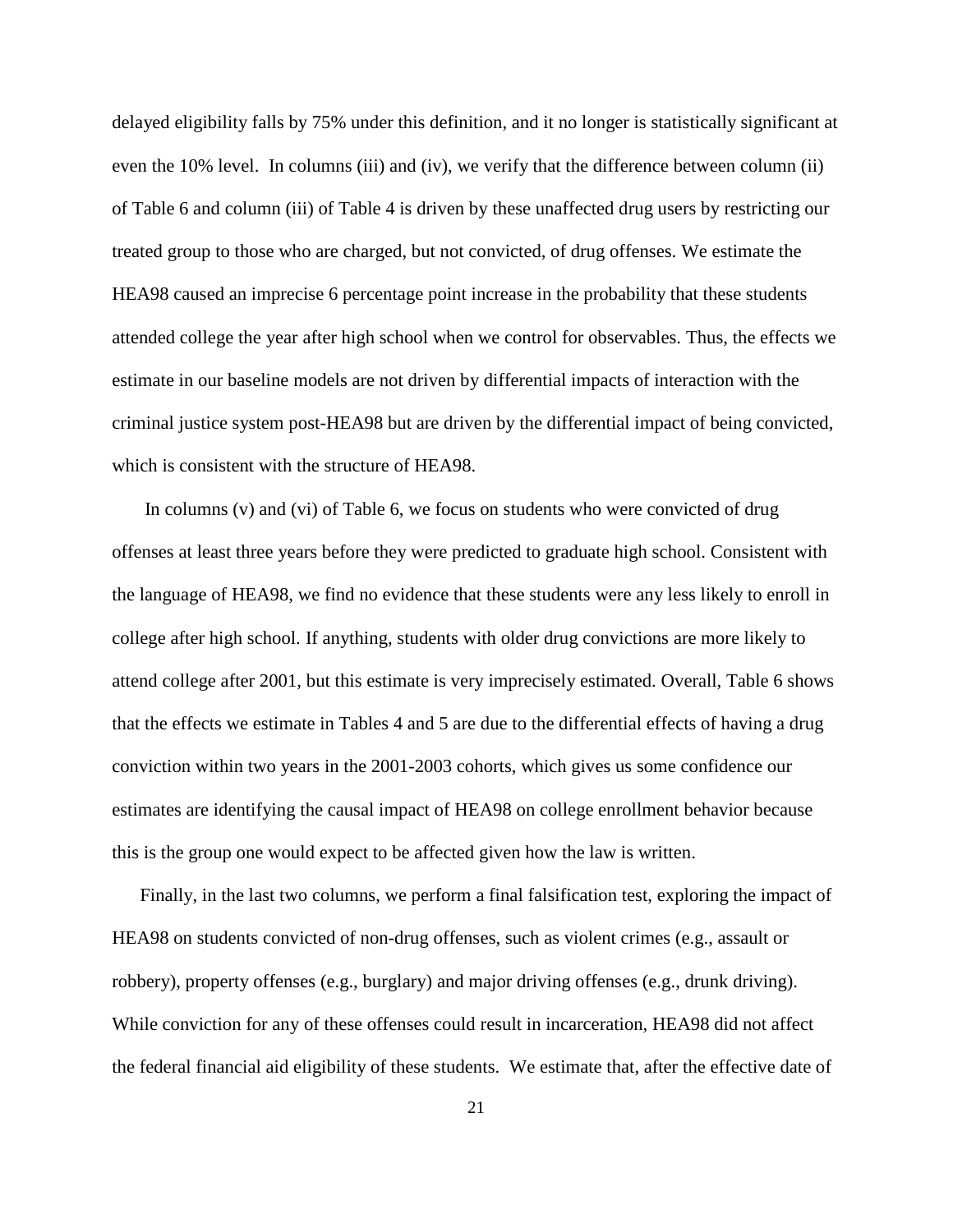HEA98, high school seniors convicted of serious crimes are roughly 7 percentage points less likely to attend college within two years of graduating high school, which is  $1/3$  of the change for drug offenders.

Recall that, in a given year, roughly 40% of adults convicted of a drug offense have been convicted of some sort of felony in the past. Since criminals, especially juveniles, tend to commit multiple types of crimes (Blumstein et. al 1988), it is not surprising that about 20% of students in our sample with a drug conviction also have been convicted of another crime. In the final column of Table 6, we control for both the presence of a drug conviction and a non-drug conviction, allowing us to better address this confounding issue. These controls reduce the magnitude of the statistically imprecise impact of non-drug convictions by almost half, implying that the larger "treatment effect" estimated in column (vii) was due to non-drug offenders also having drug convictions. Column (viii) shows little evidence of a shift in the likelihood of a student with a non-drug offense attending college in 2001, while the estimate for drug offenders still is large and is statistically significant at the 10% level. Thus, consistent with the provisions in HEA98, only students with drug convictions reduced college enrollment in 2001, suggesting this reduction was a response to lack of access to Federal financial aid rather than due to underlying trends in college participation among those with criminal convictions.

#### **5. Conclusion**

Due to the rising costs of college attendance and the growing importance of collegiate attainment for life outcomes, understanding how financial aid impacts postsecondary enrollment is of high importance. It is particularly important identify the role of financial aid for underprivileged students, who attend college at much lower rates than their wealthier counterparts. Students who are convicted of felony drug charges are arguably among the most at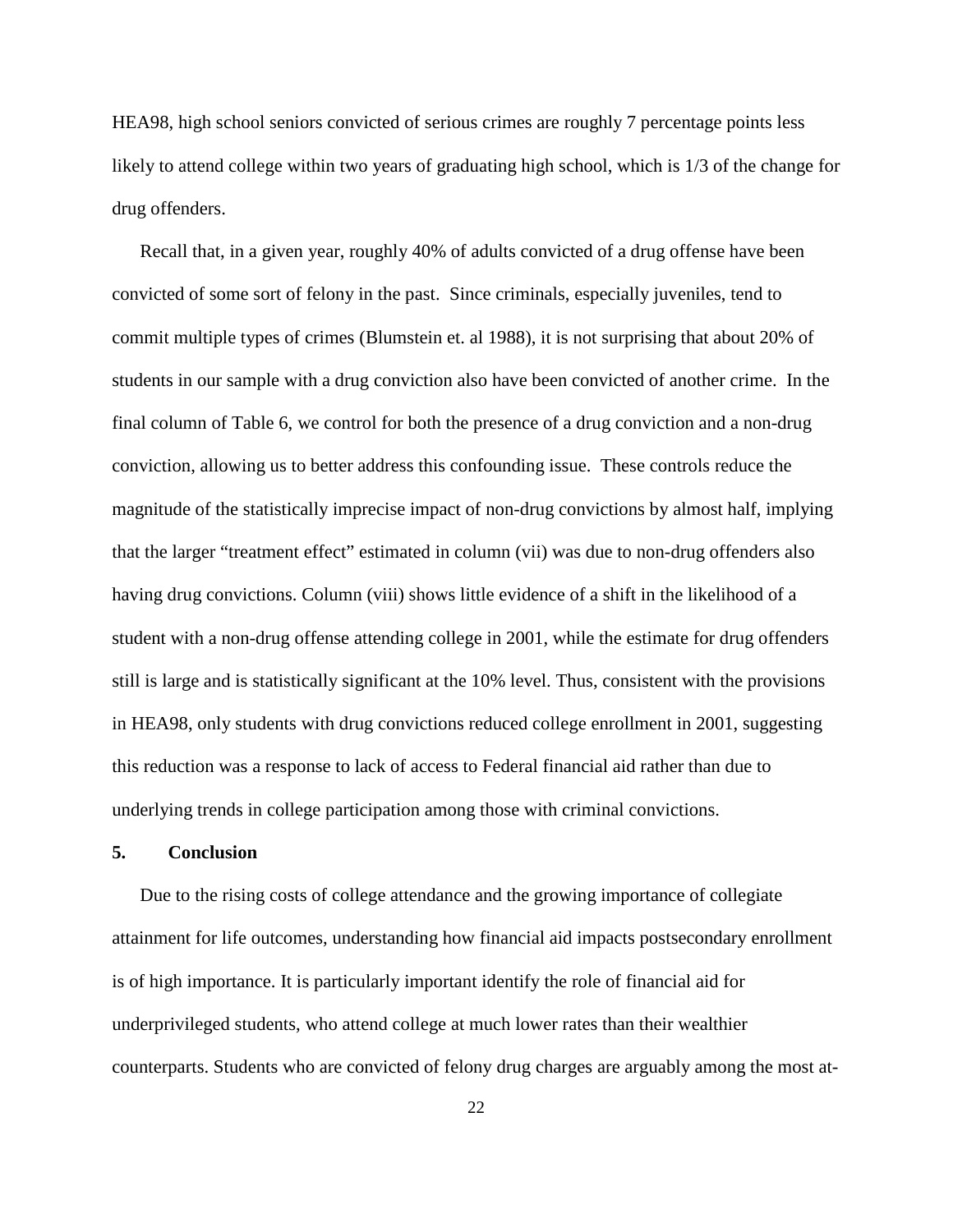risk students in America. While their performance on achievement tests is comparable to their peers, these student come from poorer families with non-traditional parental arrangements, and their parents are less likely to have attended college. Furthermore, being convicted of any felony offense at a young age is a strong predictor of future violent criminal behavior (Blumstein and Cohen 1987). The opportunity cost of allowing these young people to continue to fail, while difficult to quantify, is inarguably large.

Despite the importance of identifying the effect of financial aid in general and Federal financial aid in particular on college enrollment, the previous literature has not reached a consensus, due predominantly to the difficulty in generating exogenous variation in aid access. This paper exploits a rule change from the Higher Education Act of 1998 that temporarily eliminated Federal financial aid eligibility for students convicted of a drug offense in the previous two years. We show extensive evidence that this rule change created an exogenous decrease in financial aid eligibility for students with a drug conviction.

Using NLSY97 data on college enrollment, student socioeconomic and cognitive backgrounds and criminal histories, we employ a difference-in-difference methodology that examines how college enrollment among drug offenders relative to non-offenders changed surrounding the implementation of HEA98 in 2001, the first year this rule went into effect. We find evidence that the temporary prohibition on Federal aid caused a large decline in the fraction of drug offenders who enrolled in college within two years of graduating from high school. This decline was driven predominantly by elongating the time between high school and college; drug offenders on the margin of college enrollment simply waited to enroll until they were eligible again for aid. The effects on ever attending college (by 2009) and on BA completion are more modest. This elongation has costs, however, in the form of delaying the returns to collegiate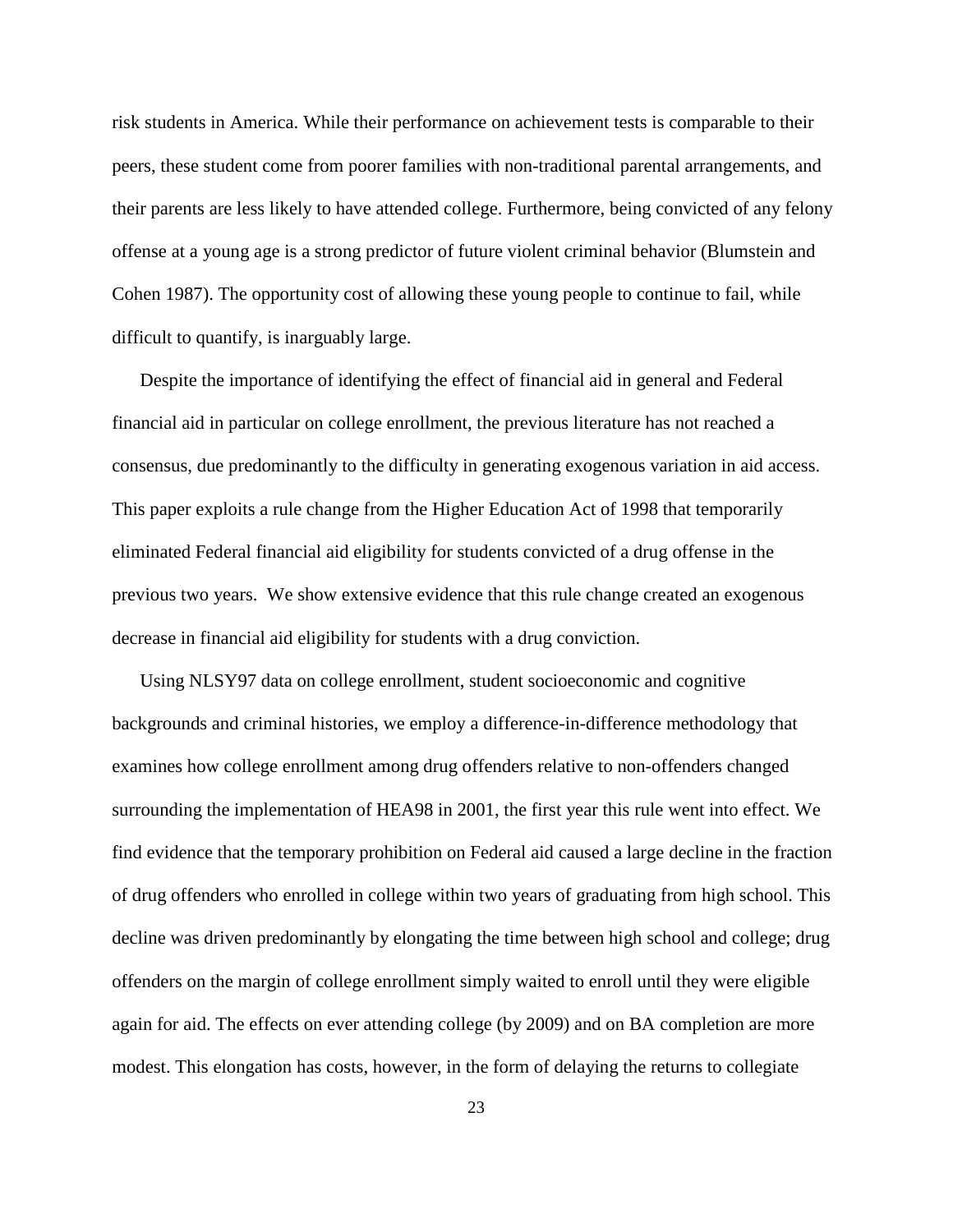attainment. In addition, we find no evidence that the law had a deterrent effect on drug offenses. Thus, by forcing drug offenders to wait two years before enrolling in college, HEA1998 lowered the lifetime earnings of these at-risk students without generating benefits to society through reduced crime.

While this paper identifies the effect of Federal financial aid on college enrollment among a distinct set of students – drug offenders – they are of high interest because they are from low socioeconomic backgrounds and because they are at-risk of committing more crime in the future. Attending college may be an important "turning point" in the lives of delinquent youths, on par with marriage or employment (Sampson and Laub 1990, Uggen 2000); education, in particular post-secondary education, is strongly correlated with desistance from crime (Nuttall et al. 2003, Johnson 2001, Clark 1991). By restricting access to financial aid, HEA98 may have inadvertently harmed the long-run life outcomes of these at-risk students. Indeed, in our sample students with drug convictions are 0.8 of a percentage point (se=0.5), or 60%, more likely to be convicted of another drug crime in the three years after high school graduation if they are subject to the HEA98 financial aid restrictions.

Despite the selected sample, this paper is the first in the literature to show evidence that modern Federal financial aid impacts college decisions, and there is little reason to believe lowincome students more generally respond in a fundamentally different way to the availability of this aid. Given the importance of understanding how Federal financial aid impacts college-going decisions, more research on the impact of this aid on a more general group of students is needed.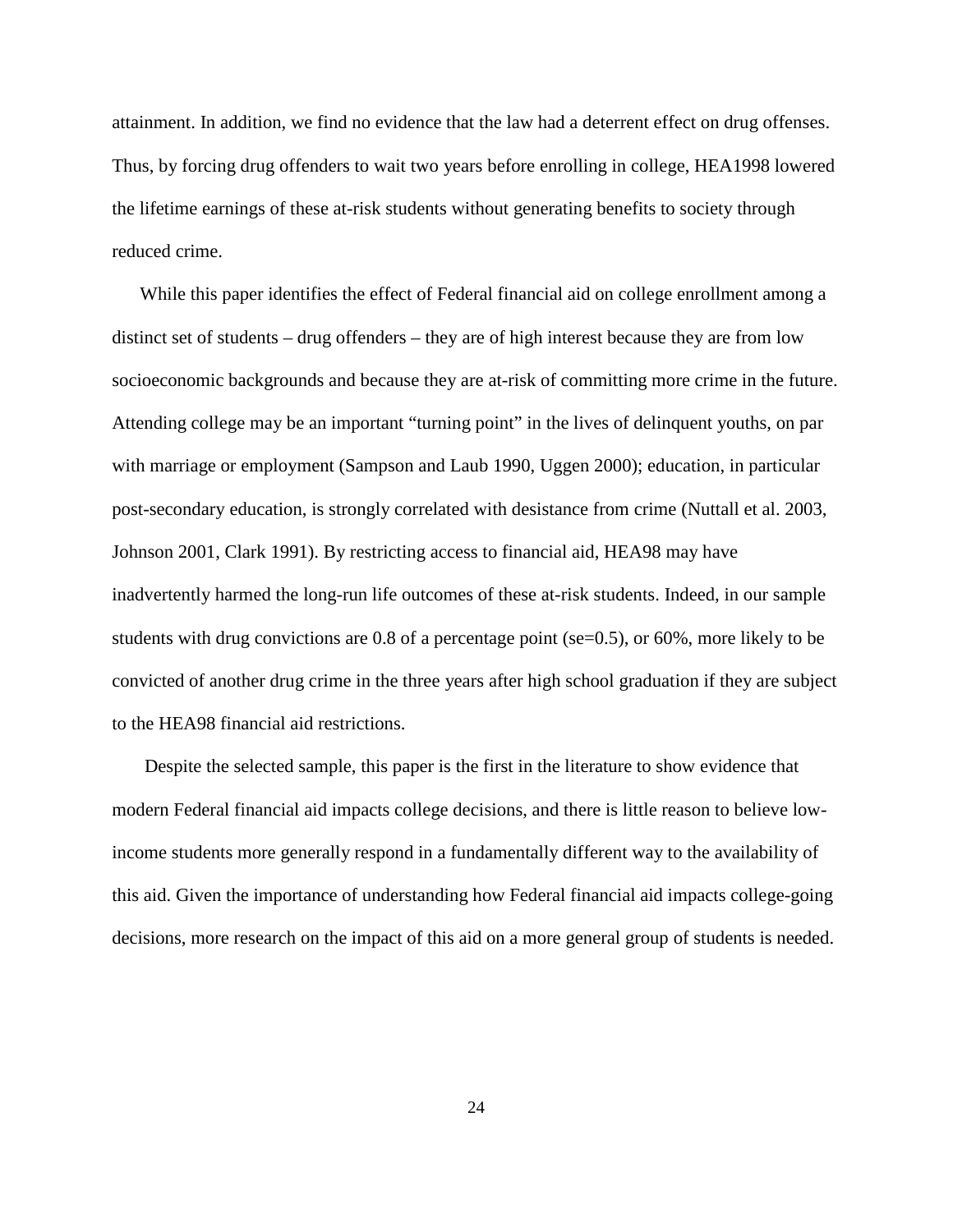## **REFERENCES**

Autor, David H., Lawrence F. Katz and Melissa S. Kearney. 2008. " Trends in U.S. Wage Inequality: Revising the Revisionists." *Review of Economics and Statistics* 90(2): 300-323.

Andrews, Rodney, Jing Li and Michael Lovenheim. 2011. "Quantile Treatment Effects of College Quality on Earnings: Evidence from Administrative Data in Texas." Mimeo.

Bailey, Martha, and Susan Dynarski. 2011. "Gains and Gaps: Changing Inequality in US College Entry and Completion" NBER working paper w17633.

Bettinger, Eric, Bridget Terry Long, Philip Oreopoulos, and Lisa Sanbonmatsu. 2009. "The Role of Simplification and Information in College Decisions: Results from the H&R Block FAFSA Experiment" NBER working paper w15361.

Blumstein, Alfred and Jacqueline Cohen. 1987. "Characterizing Criminal Careers" *Science* 28(237): 985-991.

Bound, John, Michael F. Lovenheim, and Sarah Turner. 2010. "Why Have College Completion Rates Declined? An Analysis of Changing Student Preparation and Collegiate Resources." *American Economic Journal: Applied Economics* 2(3): 129-157.

Bushway, Shawn; Shauna Briggs, Faye Taxman, Meridith Thanner, and Mischelle Van Brakle. 2007. "Private Providers of Criminal History Records: Do You Get What You Pay For?" in Bushway, Shawn D., Michael Stoll, and David Weiman (eds.) *The Impact of Incarceration on Labor Market Outcomes.* New York: Russell Sage Foundation Press. P. 174-200.

Bushway, Shawn and Gary Sweeten. 2007. "Abolish Lifetime Bans for Ex-Felons." *Criminology and Public Policy* 6:4:697-706.

Clark, D. 2001. "Analysis of Return Rates of the Inmate College Program Participants." *State of New York Department of Correctional Services, Division of Program Planning, Research, and Evaluation Report.*

College Board. 2011. "Trends in Student Aid 2011." *Trends in Higher Education Series*. College Board Advocacy and Policy Center: http://trends.collegeboard.org/downloads/Student\_Aid\_2011.pdf.

Dynarski, Susan. 2000. "Hope for Whom? Financial Aid for the Middle Class and Its Impact on College Attendance." *National Tax Journal* 53(3): 629-661.

Dynarski, Susan. 2003. "Does Aid Matter? Measuring the Effect of Student Aid on College Attendance and Completion." *American Economic Review* 93(1): 278-288.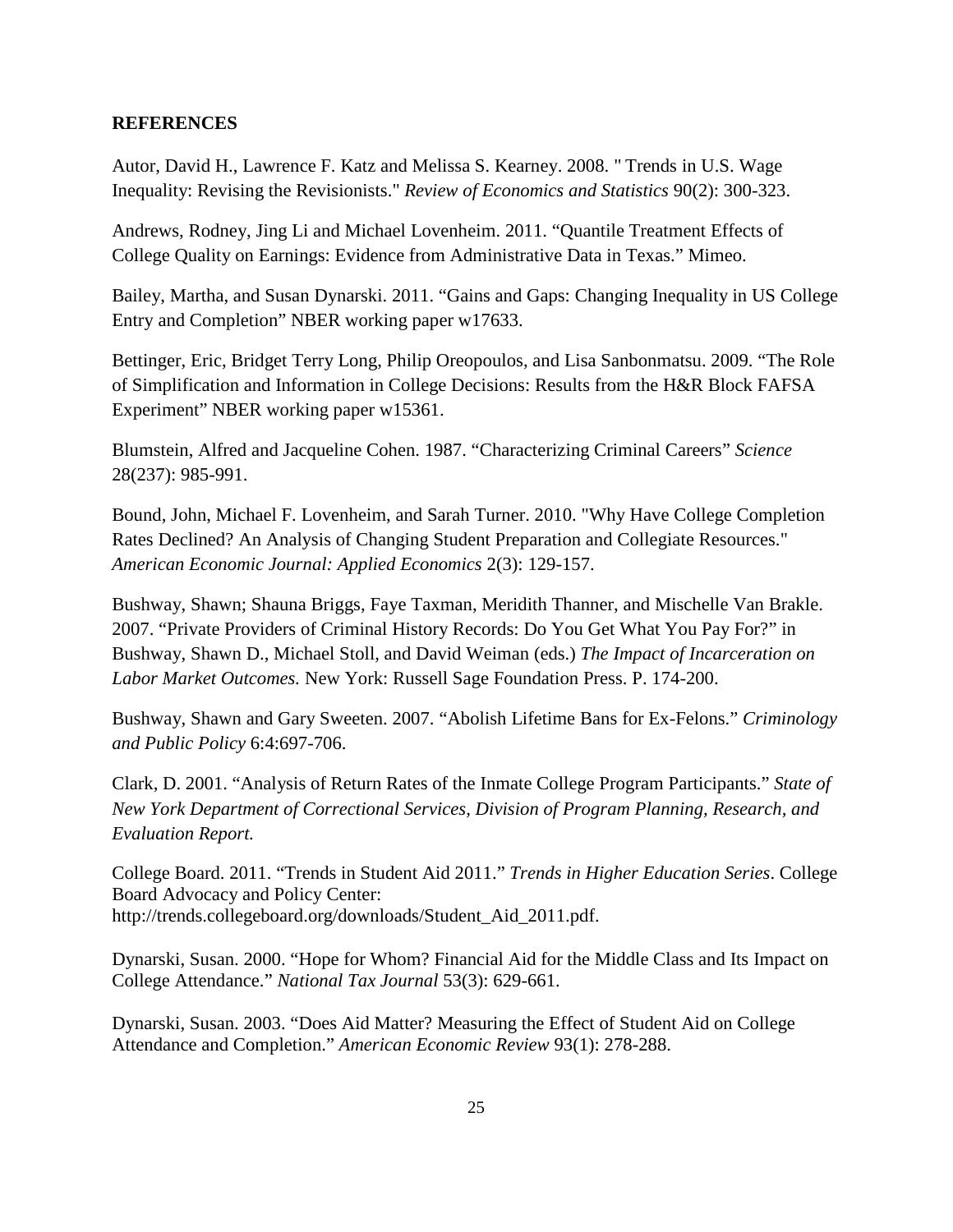Dynarski, Susan. 2008. "Building the Stock of College-Educated Labor." *Journal of Human Resources* 43(3): 576-610.

Dynarski, Susan, and Judith Scott-Clayton. 2007. "College Grants on a Postcard: A Proposal for Simple and Predictable Student Aid" *Hamilton Project Discussion Paper.*

Fitzpatrick, Maria D. and Sarah E. Turner. 2007. "Blurring the Boundary: Changes in Collegiate Participation and the Transition to Adulthood." In S. Danziger and C.E. Rouse (ed.) *The Price of Independence*. New York: Russell Sage

Government Accountability Office (GAO). 2005. "Drug Offenders: Various Factors May Limit the Impacts of Federal Laws That Provide for Denial of Selected Benefits." United States Government Accountability Office Report to Congressional Requesters GAO-05-238, September.

Guerino, P.M., P.M. Harrison, and W. Sabol. 2011. *Prisoners in 2010.* NCJ 236096. Washington, D.C.: U.S. Department of Justice, Bureau of Justice Statistics. [http://www.bjs.gov/content/pub/pdf/p10.pdf.](http://www.bjs.gov/content/pub/pdf/p10.pdf)

Hansen, W. Lee. 1983. "Impact of Student Financial Aid on Access." In Joseph Froomkin (ed.) *The Crisis in Higher Education*. New York: Academy of Political Science.

Heller, D. E. 1997. Student price response in higher education: An update to Leslie and Brinkman. *Journal of Higher Education, 68*(6), 624-659.

Hjalmarsson, Randi and Mark Lopez. 2010. "The Voting Behavior of Disenfranchised Criminals: Would They Vote if They Could?" *American Law and Economics Review* 12(2): 265- 279.

Jepsen, Christopher, Kenneth Troske and Paul Coomes. 2009. "The Labor-Market Returns for Community College Degrees, Diplomas, and Certificates." *University of Kentucky Center for Poverty Research Discussion Paper Series,* DP2009-08.

Kane, Thomas J. 1994. "College Entry by Blacks since 1970: The Role of College Costs, Family Background, and the Returns to Education." *Journal of Political Economy* 102(5): 878-911.

Kane, Thomas J. and Cecilia Elena Rouse. 1995. "Labor Market Returns to Two- and Four-Year Colleges." *American Economic Review* 85(3): 600-614.

Kellam, L 2007. "Targeted Programs: An Analysis of the Impact of Prison Program Participation on Community Success." *New York State Department of Correctional Services Research Report*

Leslie, Larry L. Paul T. Brinkman. 1988. *The Economic Value of Higher Education.* New York: Macmillan (for American Council Education), 1988.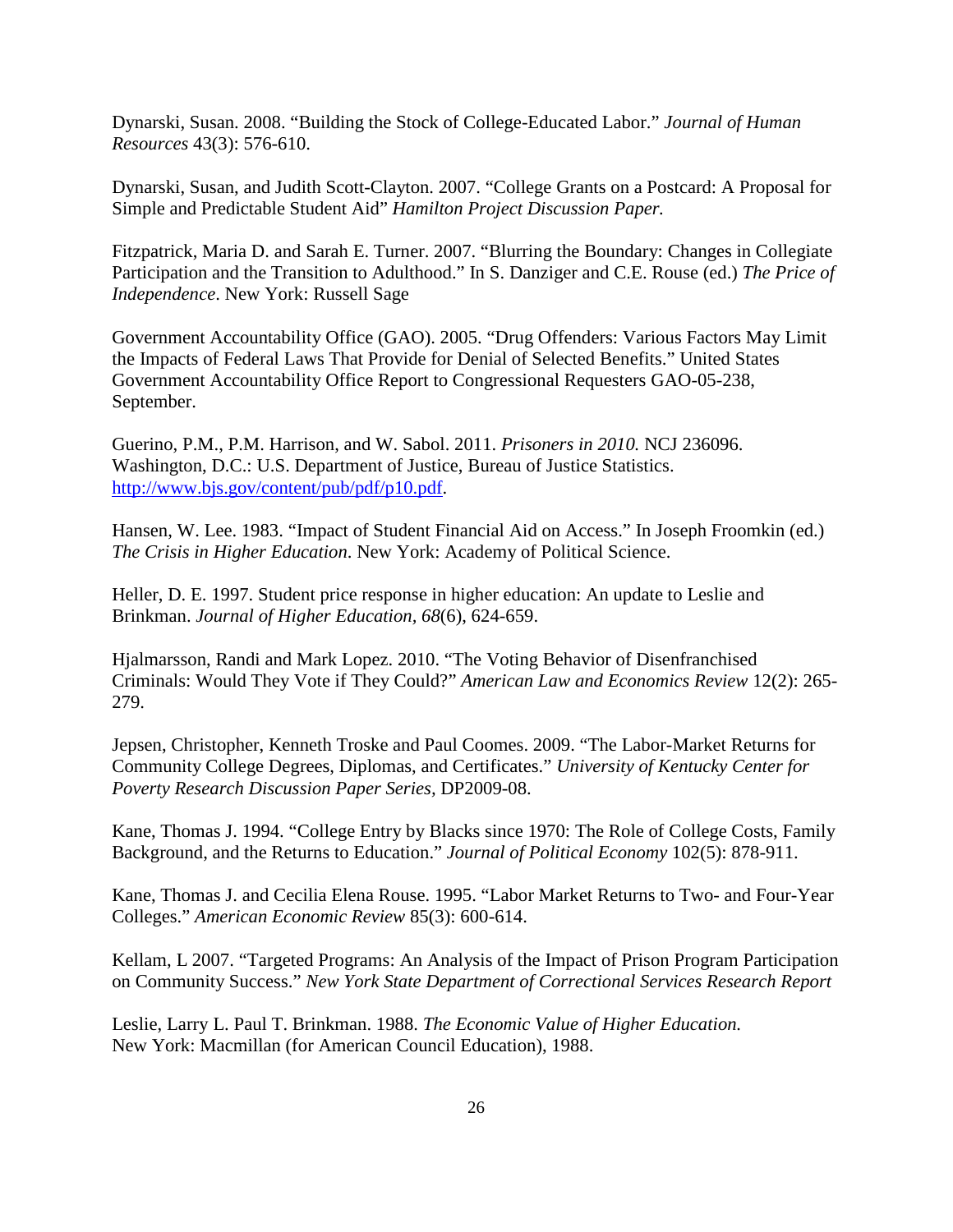Lovenheim, Michael and C. Lockwood Reynolds. 2011a. "Changes in Postsecondary Choices by Ability and Income: Evidence from the National Longitudinal Surveys of Youth." *Journal of Human Capital* 5(1): 70-109.

Lovenheim, Michael and C. Lockwood Reynolds. 2011b. "The Effect of Housing Wealth on College Choice: Evidence from the Housing Boom." Mimeo.

Nuttall, J., Hollmen, L. and Staley, E. M. 2003. "The Effect of Earning a GED on Recidivism Rates." *Journal of Correctional Education* 54(3): 90-94.

Pfaff, John. 2011. "The Causes of Growth in Prison Admissions and Populations" SSRN working paper 1884674.

Sampson, Robert. and John Laub. 1990. "Crime and Deviance over the Life Course: The Salience of Adult Social Bonds." American Sociological Review. 55(5):609-27.

Scott-Clayton, Judith. 2011. "On Money and Motivation: A Quasi-Experimental Analysis of Financial Incentives for College Achievement." *Journal of Human Resources* 46(3): 614-646.

Seftor, Neil and Sarah Turner. 2002. "Back to School: Federal Student Aid Policy and Adult College Enrollment." *Journal of Human Resources* 5(2): 230-6.

Sweeten, Gary, Shawn Bushway, and Ray Paternoster. 2009. "Does Dropping Out of School Mean Dropping Into Delinquency?" *Criminology* 47(1):47-91.

Uggan, Christophe. 2000. "Work as Turning Point in the Life Course of Criminals: A Duration Model of Age, Employment, and Recidivism" American Sociological Review. 65(4): 529-546.

Western, Bruce. 2006. Punishment and Inequality in America New York: Russell Sage Foundation.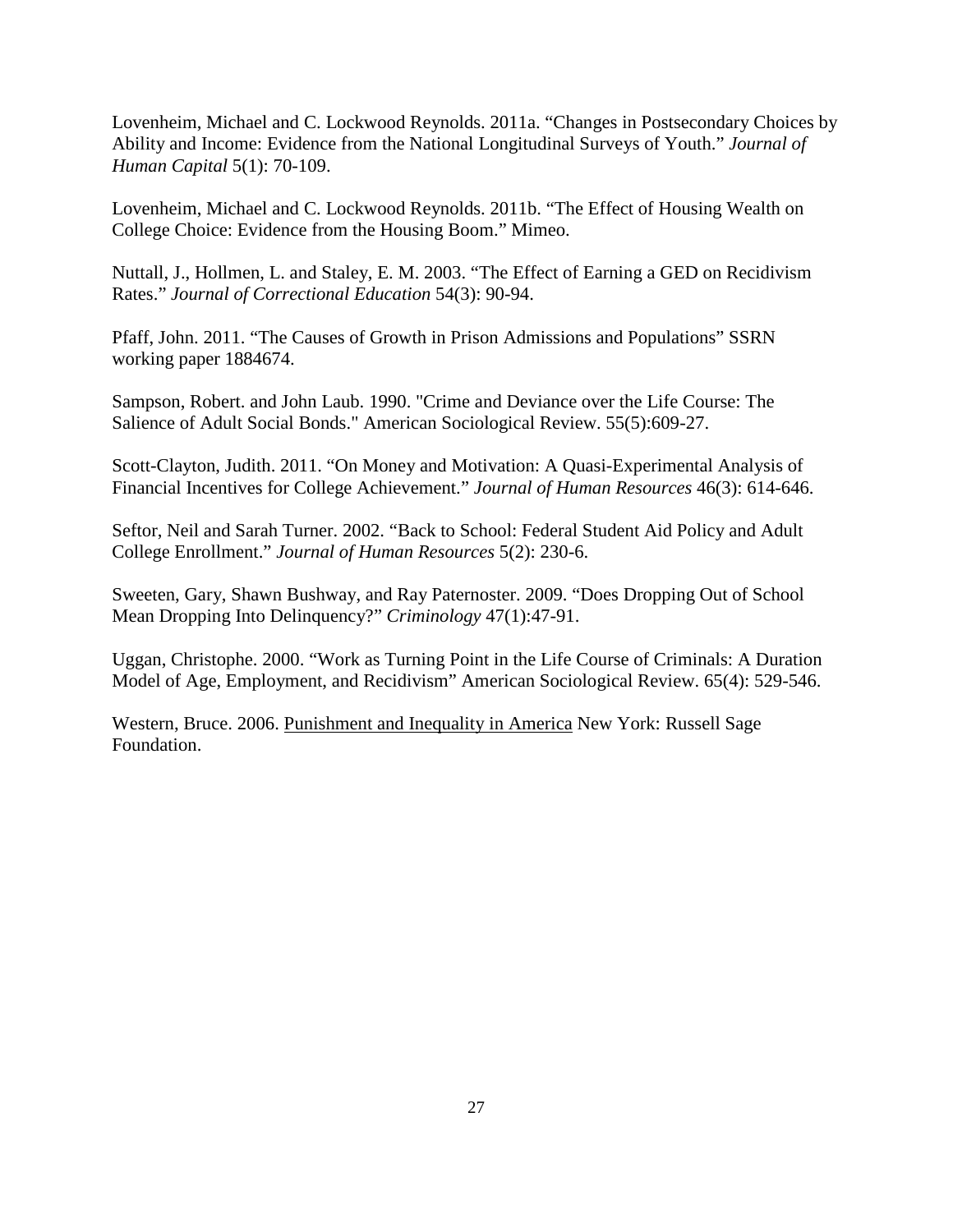|                               |            | Pre-Change    | Post-Change      |               |            |
|-------------------------------|------------|---------------|------------------|---------------|------------|
| Variable                      | Conviction | No Conviction | Conviction       | No Conviction | $D-D$      |
|                               | 0.623      | 0.358         | 0.651            | 0.269         | $-0.117$   |
| Attend College                | (0.485)    | (0.485)       | (0.477)          | (0.448)       | (0.104)    |
|                               | $5.390\,$  | 5.027         | 5.435            | 5.753         | 0.681      |
| ASVAB (10,000 units)          | (2.798)    | (2.543)       | (2.773)          | (2.475)       | (0.710)    |
|                               | 5.647      | 4.419         | 5.500            | 4.137         | $-0.134$   |
| Household Income $(\$10,000)$ | (4.599)    | (2.635)       | (4.558)          | (2.707)       | (1.167)    |
|                               | 0.262      | $0.397\,$     | 0.241            | $0.367\,$     | $-0.009$   |
| Single Parent                 | (0.440)    | (0.495)       | (0.428)          | (0.487)       | (0.094)    |
|                               | 0.687      | 0.462         | 0.719            | 0.605         | 0.111      |
| Two Parents                   | (0.464)    | (0.505)       | (0.450)          | (0.494)       | (0.099)    |
|                               | 0.051      | 0.141         | 0.040            | 0.028         | $-0.110**$ |
| Other Parental Structure      | (0.220)    | (0.352)       | (0.196)          | (0.168)       | (0.045)    |
|                               | 2.219      | 2.207         | 2.424            | 2.360         | $-0.052$   |
| $#$ HH Members < 18           | (1.178)    | (1.154)       | (1.145)          | (0.974)       | (0.250)    |
|                               | 0.686      | 0.884         | 0.690            | 0.813         | $-0.074$   |
| Urban                         | (0.464)    | (0.325)       | (0.463)          | (0.394)       | (0.100)    |
|                               | $23.35\,$  | 23.86         | 23.76            | 24.17         | $-0.10$    |
| Mom Age at $1^{st}$ Birth     | (4.62)     | (4.98)        | (4.78)           | (4.94)        | (1.06)     |
|                               | 25.72      | 25.68         | 26.40            | 27.09         | 0.73       |
| Mom Age at Respondent Birth   | (5.38)     | (4.83)        | (5.30)           | (5.36)        | (1.21)     |
|                               | 0.188      | 0.301         | 0.183            | 0.231         | $-0.066$   |
| Northeast                     | (0.391)    | (0.464)       | (0.387)          | (0.426)       | (0.084)    |
|                               | 0.274      | 0.170         | 0.267            | 0.229         | 0.066      |
| North Central                 | (0.446)    | (0.380)       | (0.443)          | (0.425)       | (0.096)    |
|                               | $0.332\,$  | 0.330         | 0.333            | 0.428         | 0.098      |
| South                         | (0.471)    | (0.476)       | (0.450)          | (0.500)       | (0.101)    |
|                               | 0.205      | 0.199         | 0.217            | 0.112         | $-0.098$   |
| West                          | (0.404)    | (0.404)       | (0.412)          | (0.319)       | (0.088)    |
|                               | 0.148      | $\,0.094\,$   | 0.145            | 0.174         | 0.084      |
| Mother < High School          | (0.356)    | (0.295)       | (0.392)          | (0.384)       | (0.080)    |
|                               | 0.381      | 0.426         | 0.350            | 0.256         | $-0.139$   |
| Mother High School Diploma    | (0.486)    | (0.502)       | (0.477)          | (0.442)       | (0.109)    |
|                               | 0.253      | 0.291         | 0.268            | 0.209         | $-0.097$   |
| Mother Some College           | (0.435)    | (0.460)       | (0.443)          | (0.412)       | (0.099)    |
|                               | 0.218      | 0.190         | 0.237            | 0.361         | 0.153      |
| Mother BA+                    | (0.413)    | (0.398)       | (0.425)          | (0.486)       | (0.095)    |
|                               | 0.161      | 0.228         | $0.152\,$        | 0.166         | $-0.053$   |
| Father < High School          | (0.368)    | (0.427)       | (0.359)          | (0.378)       | (0.093)    |
|                               | 0.367      | 0.521         | 0.385            | 0.499         | $-0.041$   |
| Father High School Diploma    | (0.482)    | (0.509)       |                  | (0.508)       | (0.124)    |
|                               | 0.202      | 0.170         | (0.487)<br>0.201 | $0.197\,$     | 0.027      |
| Father Some College           | (0.401)    | (0.383)       | (0.401)          | (0.404)       | (0.103)    |
|                               | 0.271      | 0.080         | 0.261            | $0.138\,$     | 0.067      |
| Father BA+                    | (0.444)    | (0.277)       | (0.439)          | (0.350)       | (0.113)    |
|                               | 0.193      | 0.144         | 0.130            | 0.144         |            |
| <b>Black</b>                  |            |               |                  |               | $-0.064$   |
|                               | (0.400)    | (0.351)       | (0.340)          | (0.351)       | (0.076)    |
| Hispanic                      | $0.156\,$  | 0.121         | $0.072\,$        | 0.117         | $-0.080$   |
|                               | (0.368)    | (0.326)       | (0.262)          | (0.321)       | (0.070)    |
| Male                          | 0.811      | 0.503         | 0.819            | 0.498         | 0.013      |
|                               | (0.396)    | (0.500)       | (0.390)          | (0.500)       | (0.107)    |
| Observations                  | 3,958      | 41            | 3,356            | 46            | 7,401      |
|                               |            |               |                  |               |            |

**Table 1: Means and Standard Deviations of Analysis Variables**

All tabulations include only high school graduates. Standard deviations are in parentheses in the first four columns and standard errors are in parentheses in the D-D column: \*\* indicates statistical significance at the 5% level and \* indicates statistical significance at the 10% level.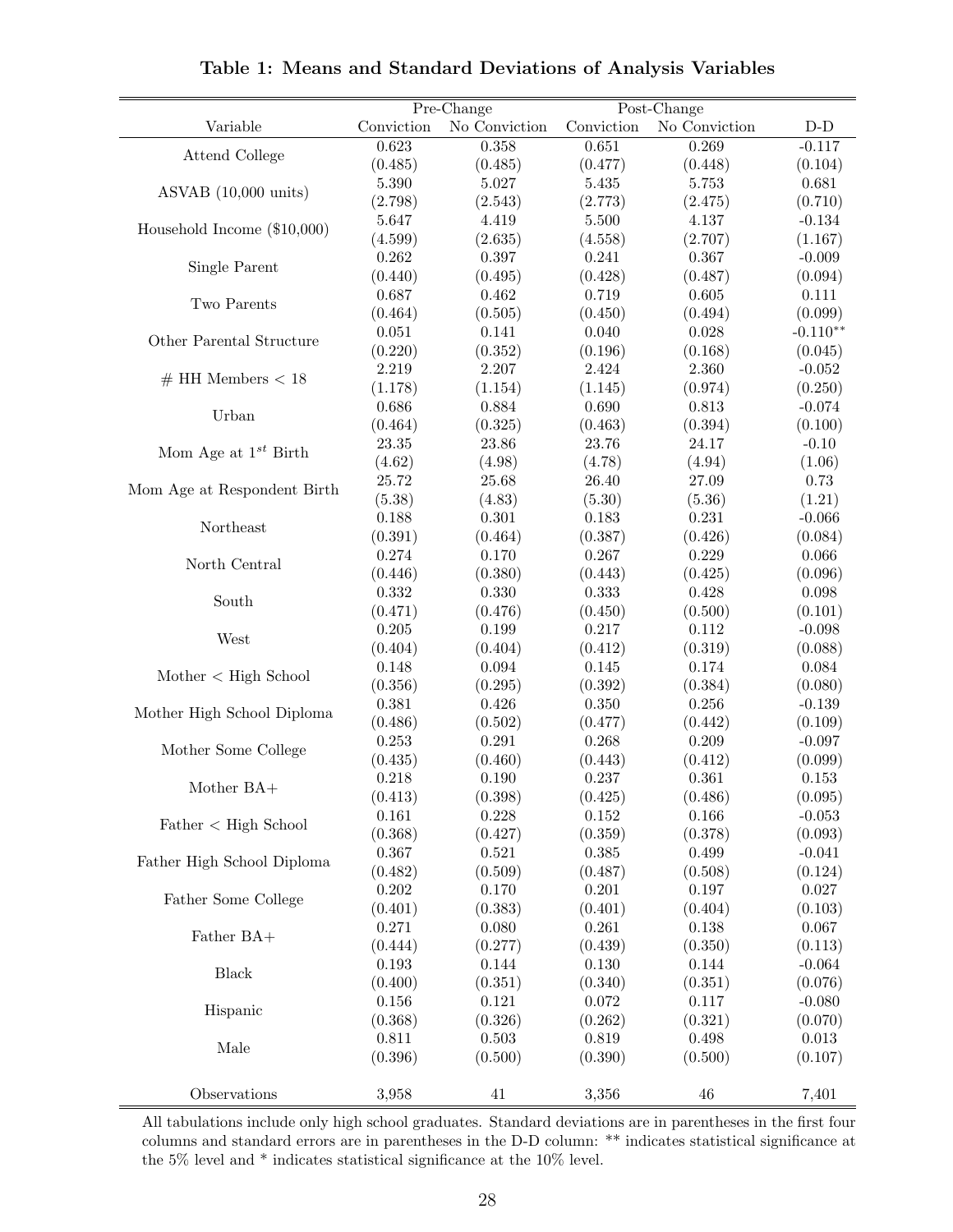|                                     |            | Pre-Change    | Post-Change |               |          |
|-------------------------------------|------------|---------------|-------------|---------------|----------|
| Variable                            | Conviction | No Conviction | Conviction  | No Conviction | $D-D$    |
|                                     | 0.066      | 0.100         | 0.058       | 0.073         | $-0.018$ |
| Mother's Education Missing          | (0.249)    | (0.303)       | (0.233)     | (0.263)       | (0.052)  |
|                                     | 0.156      | 0.283         | 0.142       | 0.245         | $-0.025$ |
| Father's Education Missing          | (0.363)    | (0.456)       | (0.349)     | (0.435)       | (0.077)  |
|                                     | 0.260      | 0.250         | 0.222       | 0.306         | 0.094    |
| Family Income Missing               | (0.438)    | (0.438)       | (0.416)     | (0.466)       | (0.092)  |
| <b>ASVAB</b> Missing                | 0.172      | 0.293         | 0.163       | 0.252         | $-0.032$ |
|                                     | (0.378)    | (0.461)       | (0.369)     | (0.439)       | (0.081)  |
|                                     | 0.068      | 0.099         | 0.067       | 0.069         | $-0.030$ |
| Mom Age at $1^{st}$ Birth Missing   | (0.252)    | (0.303)       | (0.251)     | (0.256)       | (0.054)  |
|                                     | 0.058      | 0.099         | 0.054       | 0.069         | $-0.027$ |
| Mom Age at Respondent Birth Missing | (0.233)    | (0.303)       | (0.227)     | (0.256)       | (0.050)  |

**Table 2: Means and Standard Deviations of Missing Indicator Variables**

All tabulations include only high school graduates. Standard deviations are in parentheses in the first four columns and standard errors are in parentheses in the D-D column: \*\* indicates statistical significance at the 5% level and  $^{\ast}$  indicates statistical significance at the 10% level.

|       |  | Table 3: Effect of The Financial Aid Policy |  |
|-------|--|---------------------------------------------|--|
|       |  | Change on Drug Charges and Convic-          |  |
| tions |  |                                             |  |

|                           | I(Convicted)        |                     | I(Charged)          |                     |  |
|---------------------------|---------------------|---------------------|---------------------|---------------------|--|
| Independent Variable      | $\left(1\right)$    | (ii)                | 'iii)               | (iv)                |  |
| Post-Change               | $0.005*$<br>(0.003) | $-0.001$<br>(0.007) | $0.007*$<br>(0.004) | $-0.001$<br>(0.010) |  |
| <i><b>Observables</b></i> | No                  | Yes                 | No                  | Yes                 |  |
| Dep. Var. Mean            | 0.012               |                     | 0.023               |                     |  |

All estimates include only high school graduates. Standard errors are in parentheses: \*\* indicates significance at the 5% level and \* indicates significance at the 10% level.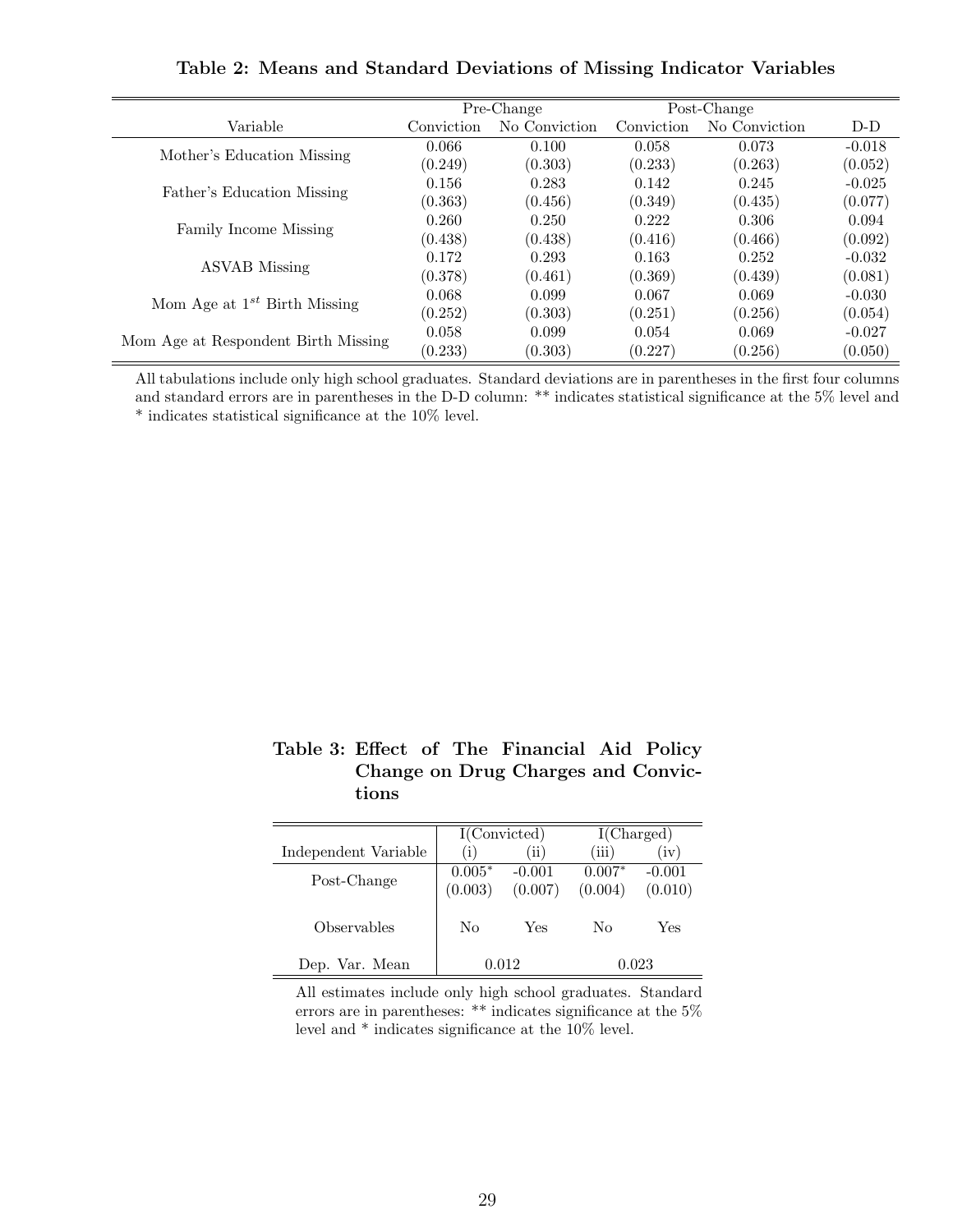| Independent Variable  | (i)        | $\rm (ii)$ | (iii)      |
|-----------------------|------------|------------|------------|
| Convicted             | $-0.266**$ | $-0.180**$ | $0.812**$  |
|                       | (0.083)    | (0.069)    | (0.452)    |
| Post-Change           | $0.028**$  | 0.005      | $-0.046$   |
|                       | (0.012)    | (0.022)    | (0.086)    |
| Post*Convicted        | $-0.117$   | $-0.160*$  | $-0.220**$ |
|                       | (0.108)    | (0.091)    | (0.091)    |
|                       |            |            |            |
| $R^2$                 | 0.006      | 0.235      | 0.242      |
|                       |            |            |            |
| Observables           | No         | Yes        | Yes        |
| Observables*Post      | No         | No         | Yes        |
| Observables*Convicted | No         | No         | Yes        |

**Table 4: Effect of Conviction on College Enrollment Surrounding Eligibility Policy Change**

All estimates include only high school graduates. Heteroskedasticity-robust standard errors are in parentheses: \*\* indicates significance at the 5% level and \* indicates significance at the 10% level.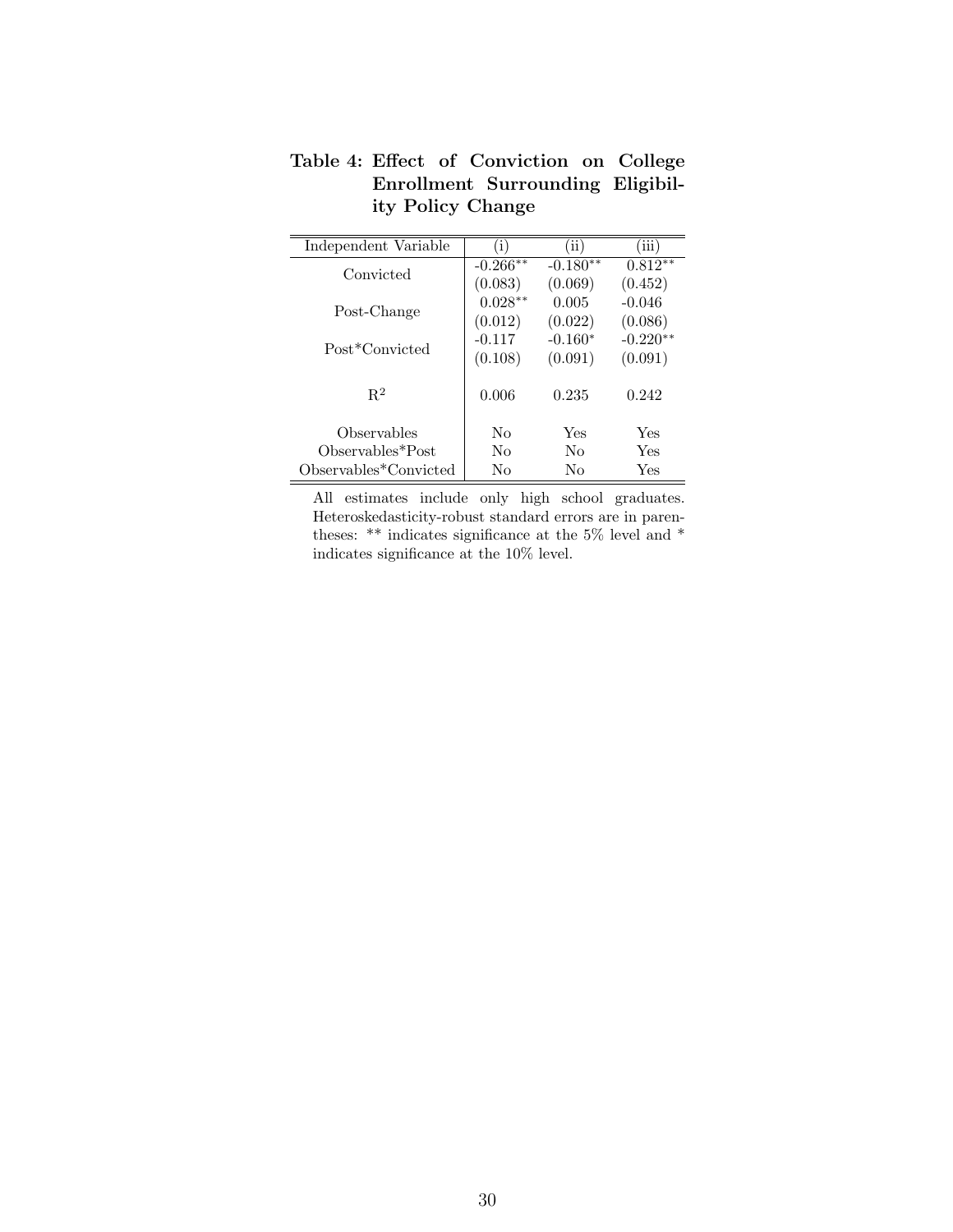|                      | Ever Attend |            | Time Between | Time to   | <b>HS</b>  |
|----------------------|-------------|------------|--------------|-----------|------------|
|                      | College     | <b>BA</b>  | HS & Coll.   | HS Degree | Degree     |
| Independent Variable | ï           | $\rm (ii)$ | (iii)        | (iv)      | V          |
| Convicted            | $0.928*$    | $0.909**$  | 52.50        | 16.26     | $-1.068**$ |
|                      | (0.473)     | (0.317)    | (32.06)      | (15.53)   | (0.319)    |
| Post-Change          | 0.006       | $-0.002$   | $5.86*$      | $6.98**$  | $-0.109*$  |
|                      | (0.083)     | (0.079)    | (3.40)       | (1.78)    | (0.060)    |
| Post*Convicted       | $-0.080$    | $-0.072$   | $27.98**$    | 3.82      | 0.075      |
|                      | (0.105)     | (0.051)    | (8.01)       | (2.79)    | (0.068)    |
|                      |             |            |              |           |            |
| Pre-HEA98            |             |            |              |           |            |
| Offender Mean        | 0.410       | 0.074      | 8.44         | 242.85    | 0.631      |
|                      |             |            |              |           |            |

# **Table 5: Effect of Conviction on College and High School Outcomes Surrounding Eligibility Policy Change**

<sup>1</sup> The "Pre-HEA98 Offender Mean" is the mean of the drug convict sample pre-2001. All estimates except the final column include only high school graduates. The Time to HS Degree is enumerated by the number of months since January 1, 1980.

<sup>2</sup> Heteroskedasticity-robust standard errors are in parentheses: \*\* indicates significance at the 5% level and \* indicates significance at the 10% level.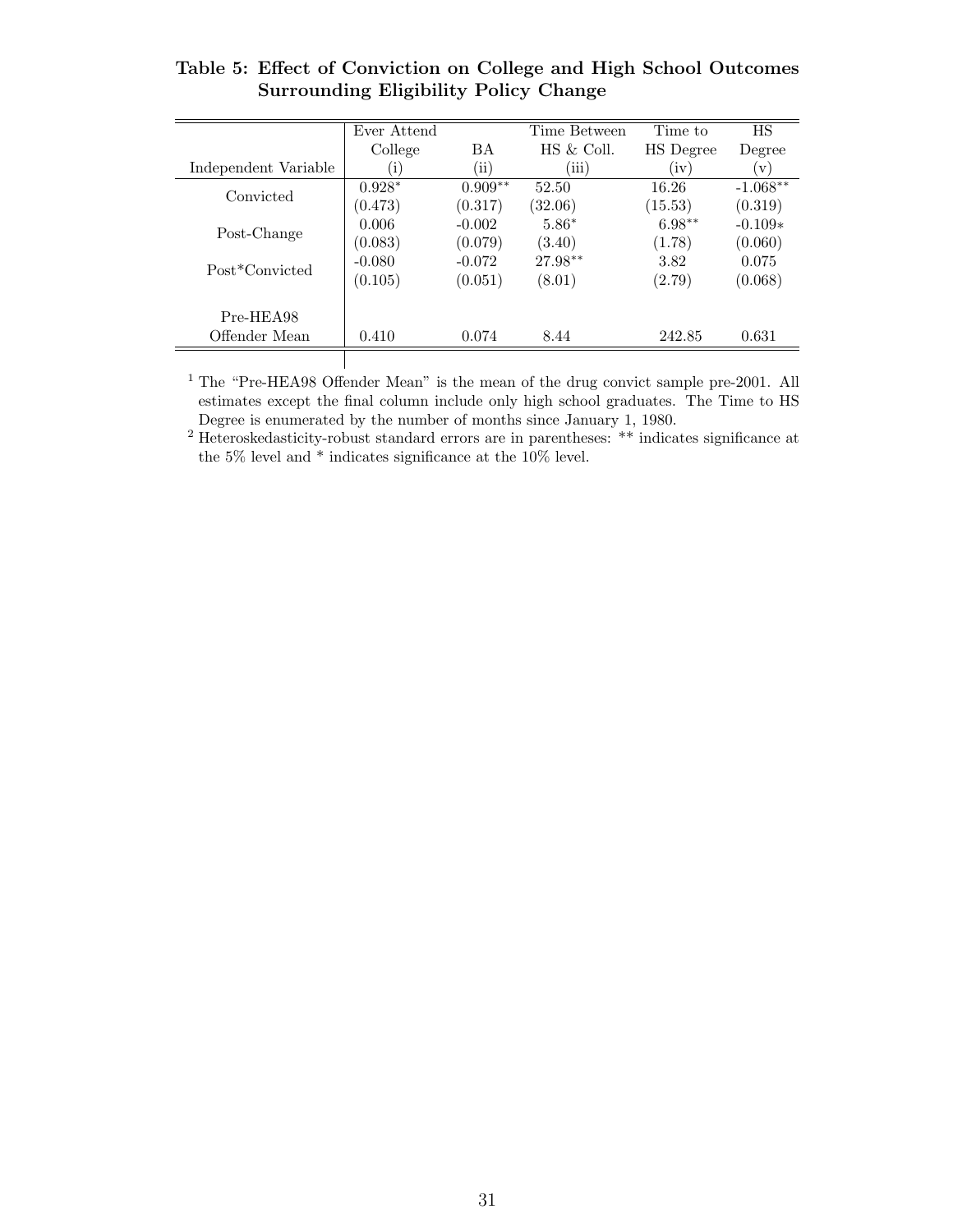|                                              | Charged in Last |                      | Charged but    |          | Convicted Three or |                      | Including Non-       |           |
|----------------------------------------------|-----------------|----------------------|----------------|----------|--------------------|----------------------|----------------------|-----------|
|                                              | Two Years       |                      | Not Convicted  |          | More Years Ago     |                      | Drug Convictions     |           |
| Independent Variable                         | (i)             | $\rm (ii)$           | (iii)          | (iv)     | $(\mathrm{v})$     | $\rm\,vi)$           | (vii)                | (viii)    |
| Convicted/Charged                            | $-0.220**$      | 0.368                | $-0.176**$     | 0.276    | $-0.621**$         | $-0.376**$           | $\cdot$              | $-0.091$  |
|                                              | (0.061)         | (0.325)              | (0.085)        | (0.432)  | (0.008)            | (0.083)              |                      | (0.075)   |
| Post-Change                                  | $0.026**$       | $-0.046$             | $0.026**$      | $-0.037$ | $0.025**$          | $-0.046$             | $-0.006$             | $-0.012$  |
|                                              | (0.012)         | (0.086)              | (0.012)        | (0.076)  | (0.011)            | (0.086)              | (0.083)              | (0.083)   |
| Post*Convicted/Charged                       | 0.015           | $-0.056$             | 0.172          | 0.058    | $-0.025$           | 0.137                | $\ddot{\phantom{a}}$ | $-0.166*$ |
|                                              | (0.083)         | (0.076)              | (0.117)        | (0.102)  | (0.304)            | (0.103)              |                      | (0.100)   |
|                                              | $\bullet$       |                      | $\cdot$        | $\cdot$  | $\cdot$            |                      | 0.035                | 0.007     |
| Non-Drug Conviction                          | $\bullet$       | $\cdot$              | $\cdot$        | $\cdot$  | $\cdot$            | $\ddot{\phantom{0}}$ | (0.224)              | (0.224)   |
| Post*Non-Drug Conviction                     | $\bullet$       | $\cdot$              | $\cdot$        |          | $\cdot$            |                      | $-0.069$             | $-0.036$  |
|                                              | $\cdot$         |                      | $\bullet$      | $\cdot$  | $\cdot$            |                      | (0.057)              | (0.059)   |
|                                              |                 |                      |                |          |                    |                      |                      |           |
| Observables                                  | N <sub>o</sub>  | Yes                  | N <sub>0</sub> | Yes      | No                 | Yes                  | Yes                  | Yes       |
| Observables*Post                             | N <sub>o</sub>  | $\operatorname{Yes}$ | N <sub>o</sub> | Yes      | N <sub>o</sub>     | Yes                  | Yes                  | Yes       |
| $Observeable$ <sup>*</sup> Convicted/Charged | N <sub>0</sub>  | $\operatorname{Yes}$ | N <sub>0</sub> | Yes      | No                 | $\operatorname{Yes}$ | Yes                  | Yes       |

**Table 6: Falsification Tests**

<sup>1</sup> All estimates include only high school graduates. The estimates in columns (iii) and (iv) examine those who were charged with a drug offense in the past two years but who were not convicted. Estimates in columns (v) and (vi) examine those who have a drug conviction more than two years prior to the synthetic cohort graduation year. In the final two columns, we analyze non-drug offenses on the prior two years and drug and non-drug offenses simultaneously.

<sup>2</sup> Heteroskedasticity-robust standard errors are in parentheses: \*\* indicates significance at the 5% level and \* indicates significance at the 10% level.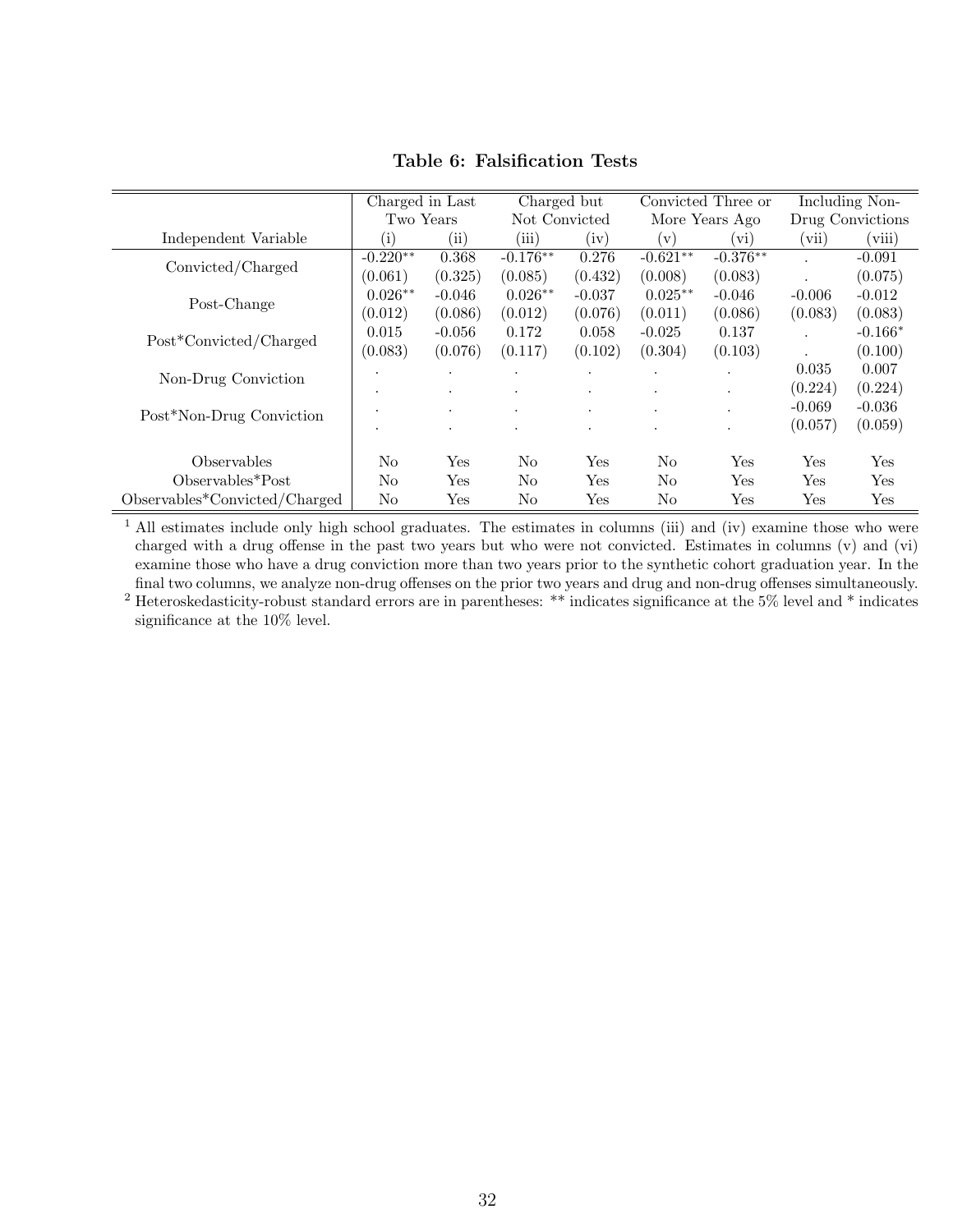**Figure 1: Trends in College Enrollment Rates by Conviction Status and High School Cohort**



Source: Author's calculations from the 1997 National Longitudinal Survey of Youth as described in the text.